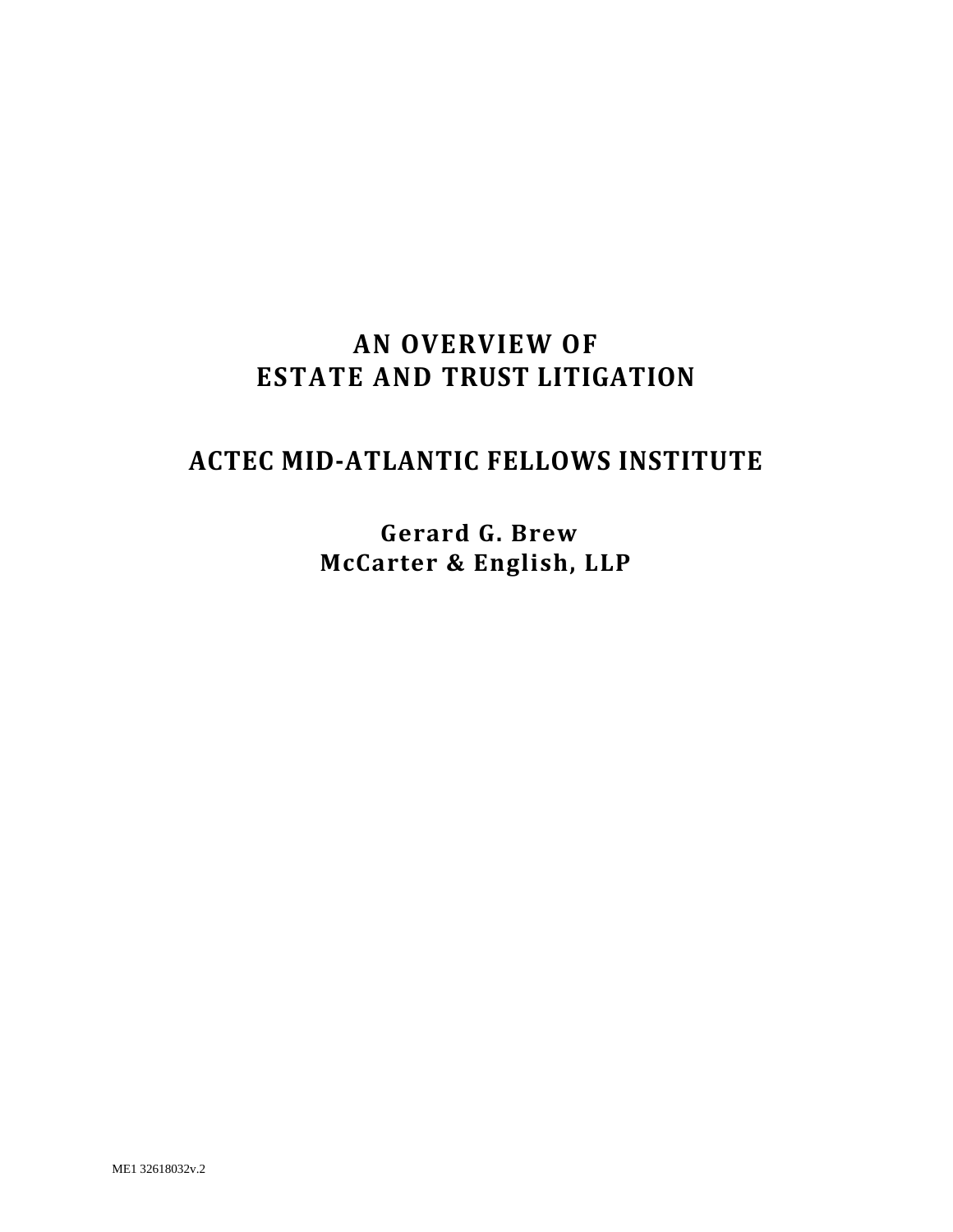## **Table of Contents**

| CONTRACTS RELATING TO DISPOSITION OF ESTATE ASSETS 9               |    |
|--------------------------------------------------------------------|----|
|                                                                    |    |
| <b>ACTIONS FOR DECLARATORY RELIEF OR INSTRUCTIONS  11</b>          |    |
|                                                                    |    |
|                                                                    |    |
| <b>CHOICE OF FORUM FOR ESTATE LITIGATION AND GOVERNING LAW  13</b> |    |
|                                                                    |    |
|                                                                    |    |
|                                                                    |    |
|                                                                    |    |
|                                                                    |    |
|                                                                    |    |
|                                                                    |    |
| MANAGEMENT OF THE ESTATE OR TRUST PENDING LITIGATION18             |    |
|                                                                    |    |
|                                                                    | 19 |
|                                                                    |    |
|                                                                    |    |
|                                                                    |    |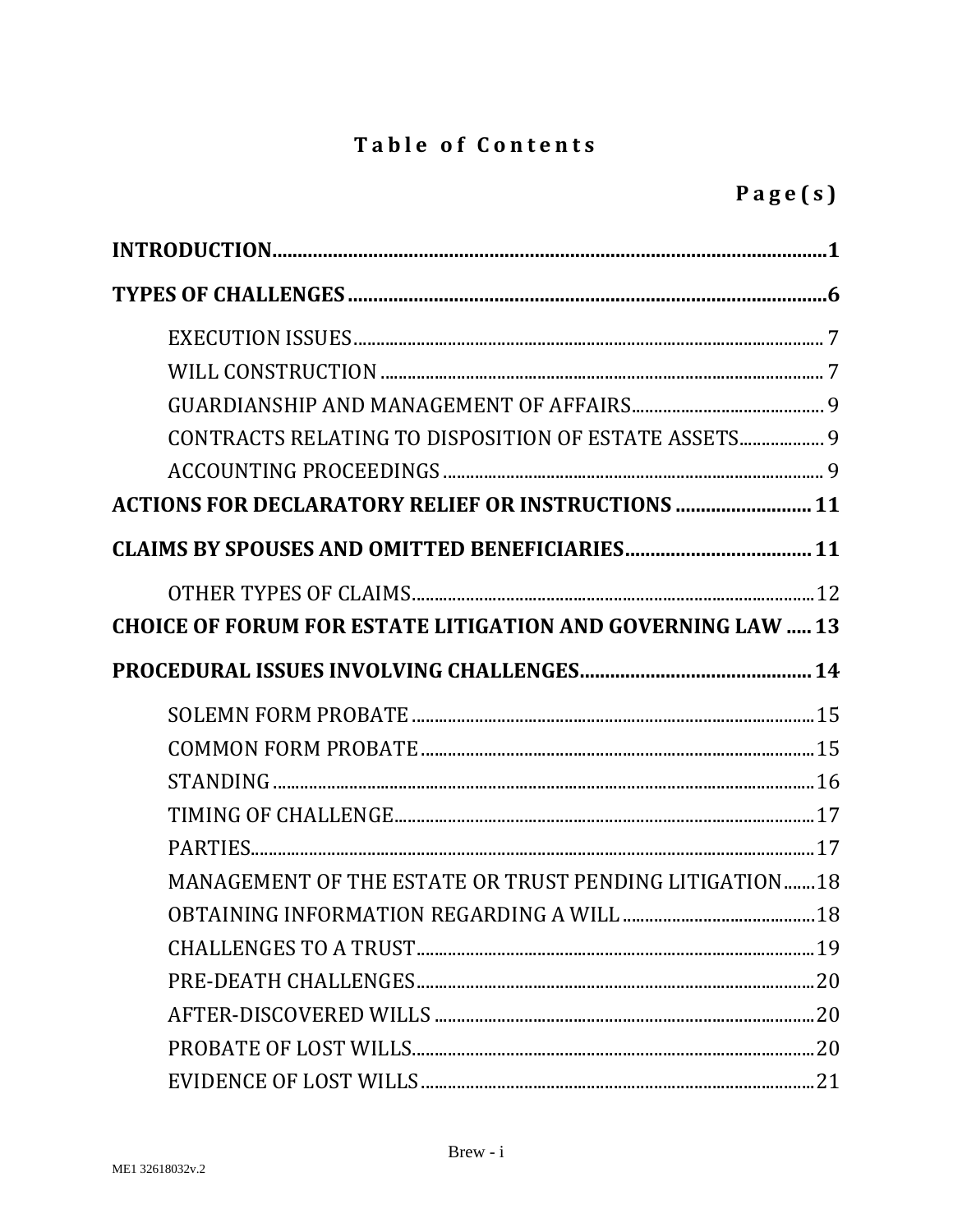|                                                  | 22  |
|--------------------------------------------------|-----|
|                                                  |     |
|                                                  | .22 |
|                                                  |     |
|                                                  |     |
|                                                  |     |
|                                                  |     |
|                                                  |     |
|                                                  | .28 |
| TAX AND FINANCIAL CONSIDERATIONS IN SETTLEMENT30 |     |
|                                                  | 32  |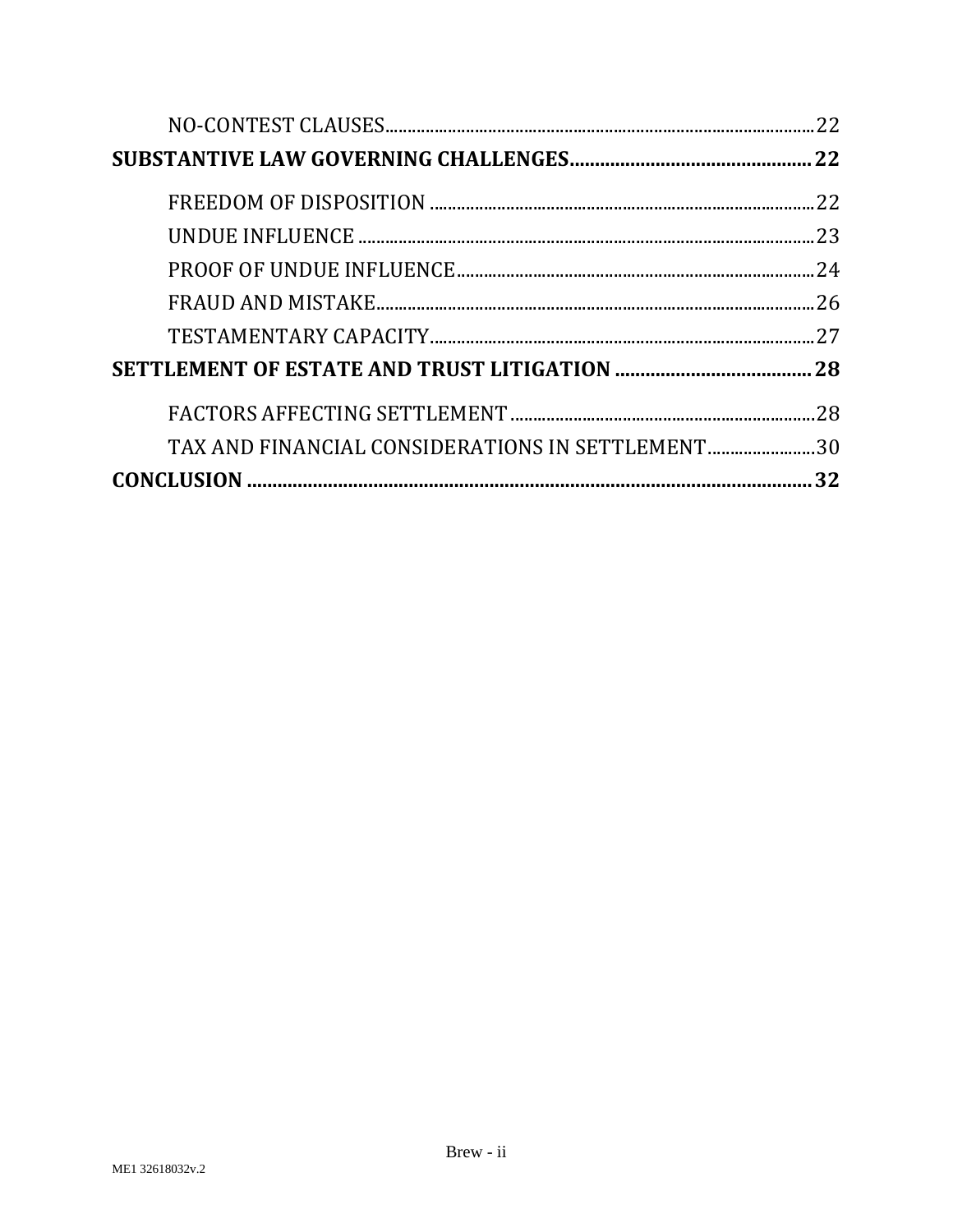#### <span id="page-3-0"></span>**INTRODUCTION**

The disposition of a deceased person's estate can lead to litigation because it allocates valuable property among often-competing interests. Various commentators have indicated that this type of litigation has become more common. [1](#page-39-0) Mainstream media often focuses on high-profile disputes, such as the litigation involving the \$300 million estate of the reclusive, 104 year old Huguette Clark.[2](#page-39-1) For every high profile headline case, however, countless other families (whose wealth has often been accumulated in relative anonymity) find themselves in the midst of a dispute.

Meanwhile, as described further below, the law has evolved to recognize claims that historically would not have survived. Traditionally, courts placed the highest emphasis on the sanctity of will execution – under what historically was known as the "statute of Wills." Because a Will provides the only opportunity for a person to speak from the grave, strict formalities were required to make sure that the document was in fact valid. More recently, courts have adopted more liberal approaches by allowing claims regarding "writings intended as wills" or discerning the intention of instruments through second-hand evidence of the testator's "probable"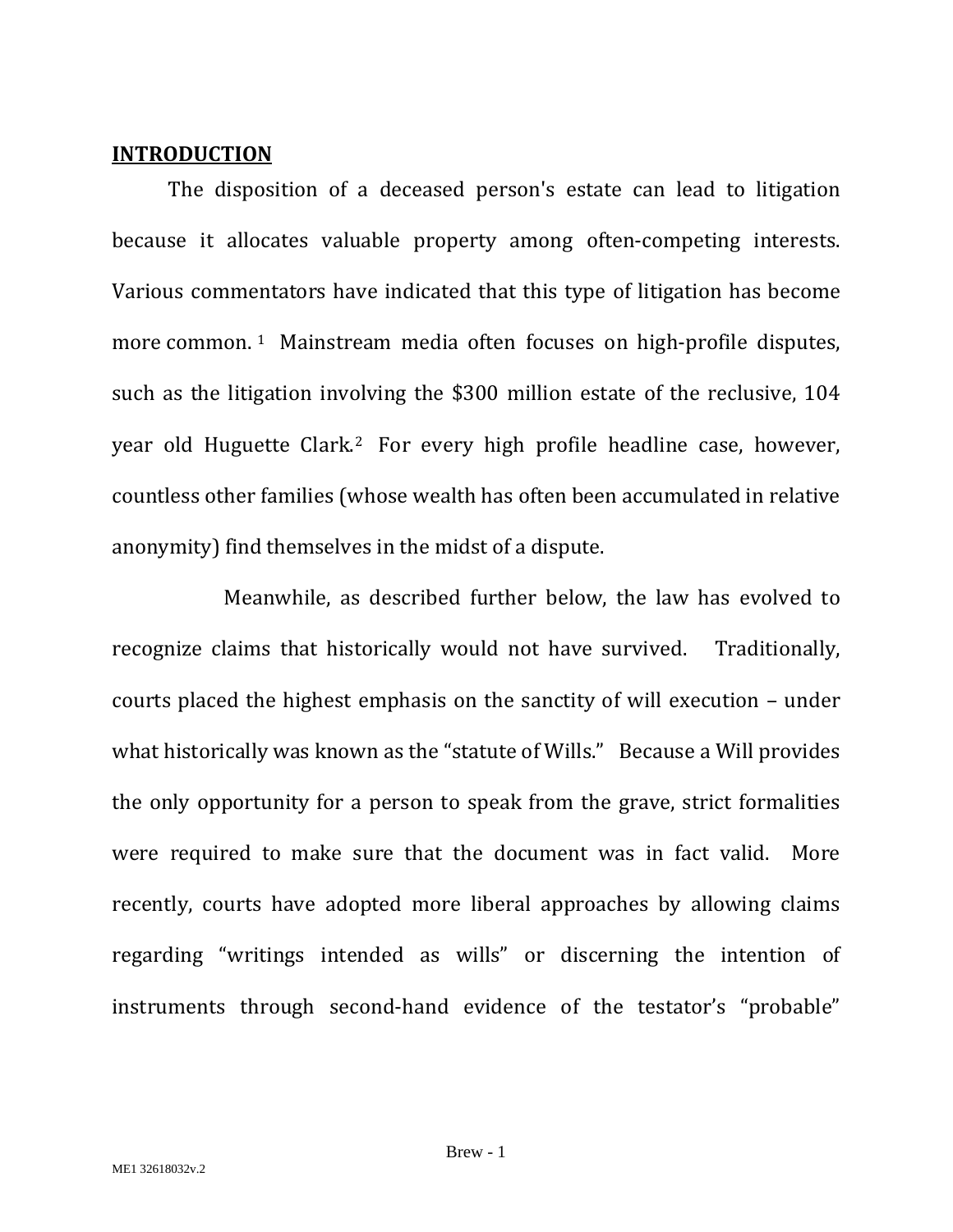intention. However, one views these doctrines on the merits, they inevitably permit claims that would not have been considered fifty years ago.

Meanwhile, one need only briefly consider the vast and everevolving range of family arrangements and other dynamics that cause conflicts to arise. Consider the following scenarios:

- Children often harbor suspicion, resentment, or outright hostility toward a parent's second (or perhaps third or fourth) spouse.
- A sibling who resides with or near an elderly parent may feel burdened by caretaker obligations and come to resent other siblings—often living far away—whose everyday lives are not consumed by those obligations.
- Siblings who live far away may be concerned that the caretaker sibling is gaining some financial advantage.
- The elderly parent may seek to make dispositions to compensate the caretaker child, but do so late in life when he is weakened and potentially vulnerable.
- The elderly parent, hoping to avoid conflict, may add fuel to the conflict by leaving his assets in disarray or by selecting a fiduciary for his estate who will not be well received by the rest of the family.
- The elderly parent, seeking to preserve harmony, may appoint all of his children as fiduciaries of the estate, only to have them disagree over virtually everything.
- The fiduciary of an estate may improperly administer the estate, fail to collect assets, or have conflicts of interest that affect his decision, thus leading to suspicion.
- The decedent may have neglected to update his estate plan or waited until his deathbed to do so, leaving doubts and uncertainty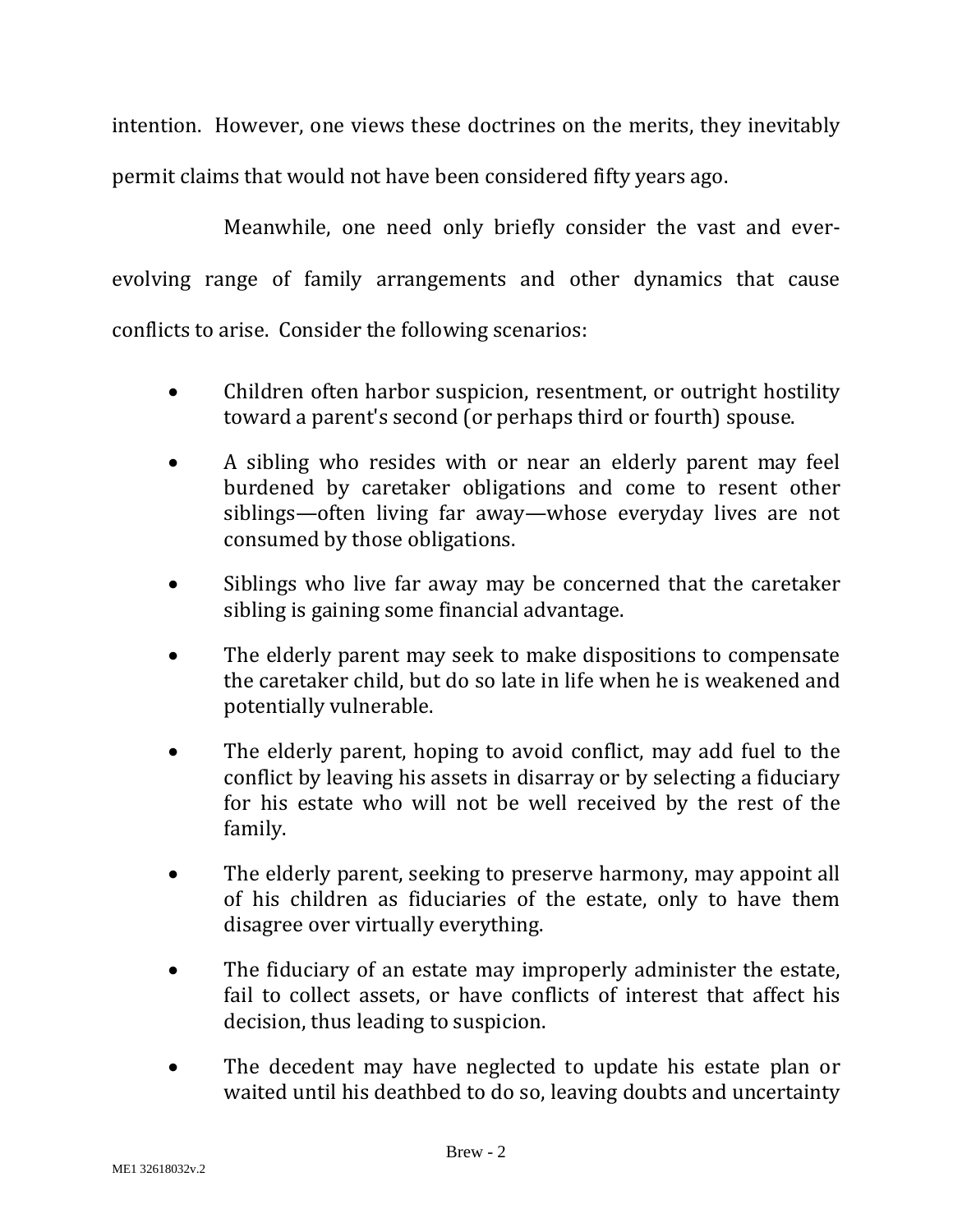as to the disposition of the estate or claims that certain heirs or family members were not addressed. This late in life planning can produce questionable dispositions to caretakers or others surrounding him in his last years.

The decedent may have questionable financial affairs that will greatly complicate the administration of his estate.

In each of the foregoing scenarios, and countless permutations of them, an estate can become embroiled in litigation and controversy. Some of these disputes might have been predicted or anticipated before the decedent's death, but, in many instances, the dispute surfaces after death when the true facts (or actions of the family members or fiduciary) lead to hostility that breeds conflict. The death of a patriarch or matriarch might strip away a façade of civility, revealing the existence of sibling rivalry, resentment or hostility that the parent historically mediated, discouraged or perhaps even concealed.

Litigation can arise when a person dies with an apparently valid will or has provided for the disposition of his assets through a trust. Interested persons who are dissatisfied with the final disposition may seek to challenge the instrument. Where a person dies without a will, disposition of his estate is governed by the law of intestacy. The intestacy statute will direct the disposition of the decedent's estate. Most intestacy statutes favor those closest to the decedent (spouse, children, parents, and the like).[3](#page-39-2) Intestate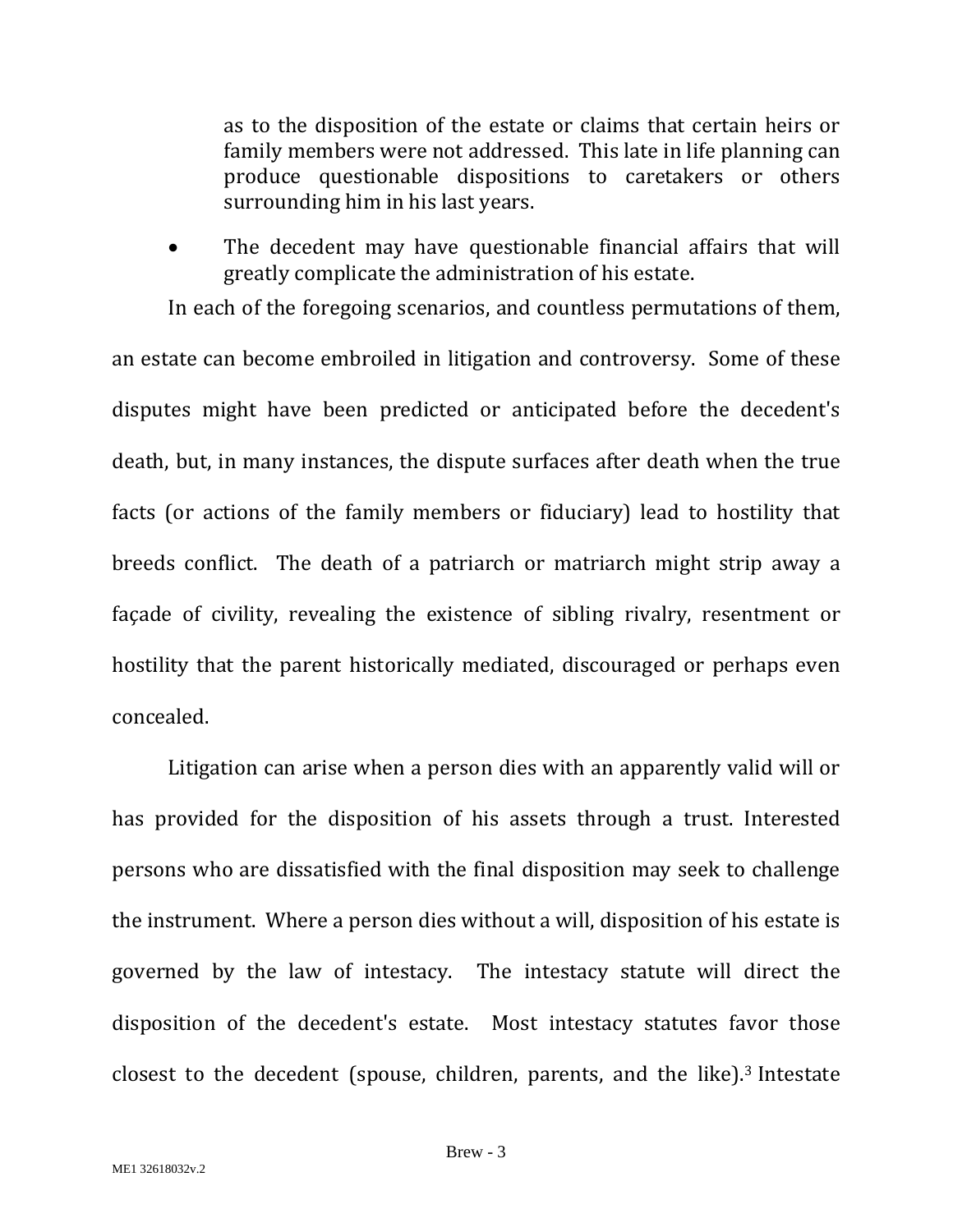dispositions can also create disputes, including issues as to a potential taker's relationship to the decedent, the choice of administrator, or whether the estate is in fact governed by a will or some other disposition.

Litigation also arises after the disposition of the estate has been determined – or at least seems to have been determined -- by the admission of the will to probate or determination of intestacy. Once the fiduciary of an estate begins to act, the beneficiaries can dispute his actions, claiming that the fiduciary breached his fiduciary duties to them. The fiduciary must balance many competing interests, including the claims of creditors and taxing authorities, whose rights usually come ahead of those of the beneficiaries. The fiduciary himself might discover that the will fails to provide adequate guidance as to the disposition of the estate due to ambiguities, unforeseen contingencies, or changes in the law. The fiduciary (often a family member) may have interests in the family business or other arrangements, thus finding himself with conflicting interests (that may have been created by the decedent).

This presentation summarizes some of the types of disputes that may arise in estate matters. Relying on various "Uniform" law provisions, as well as examples under the law of New Jersey and New York, it reviews some of the substantive and procedural issues that arise in such litigation, focusing by way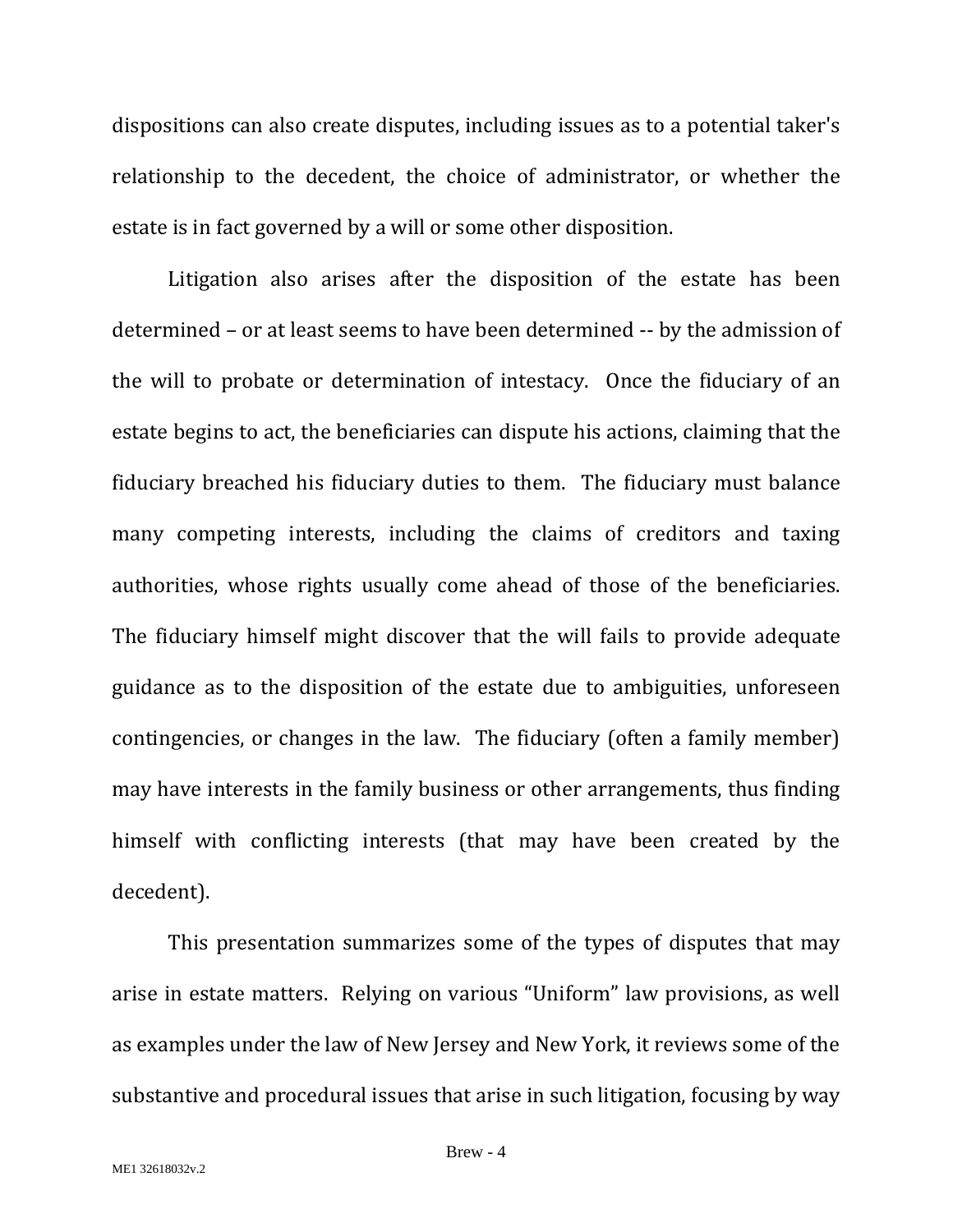of example on challenges to the validity of a will or a trust. It concludes with a discussion of the settlement of those disputes as that is the outcome in the vast majority of probate disputes.

Those who have not been involved in estate and trust litigation should bear in mind that while knowledge of trust and estate law remains important, these disputes also involve knowledge of rules of procedure, courtroom dynamics, discovery techniques and evidentiary determinations and other litigation issues. Those issues might significantly affect the outcome of any dispute, as it remains possible that the outcome of a particular dispute might be governed by an evidentiary ruling excluding seemingly relevant information from the trial court's ultimate determination.[4](#page-39-3) Similarly, strong policies precluding fraud as to the desires of a deceased (or incapacitated) person have resulted in the enactment of "dead man's statutes that either precluded admissions of, or place stringent limits upon, testimony regarding the statements of a decedent; the exclusion of such evidence, or the resulting imposition of a heightened burden of proof, can sway the outcome.[5](#page-39-4) Any examination of the myriad issues that arise in discovery, trial, or appeals sometimes governed by generally applicable rules of civil procedure—goes well beyond the scope of this article.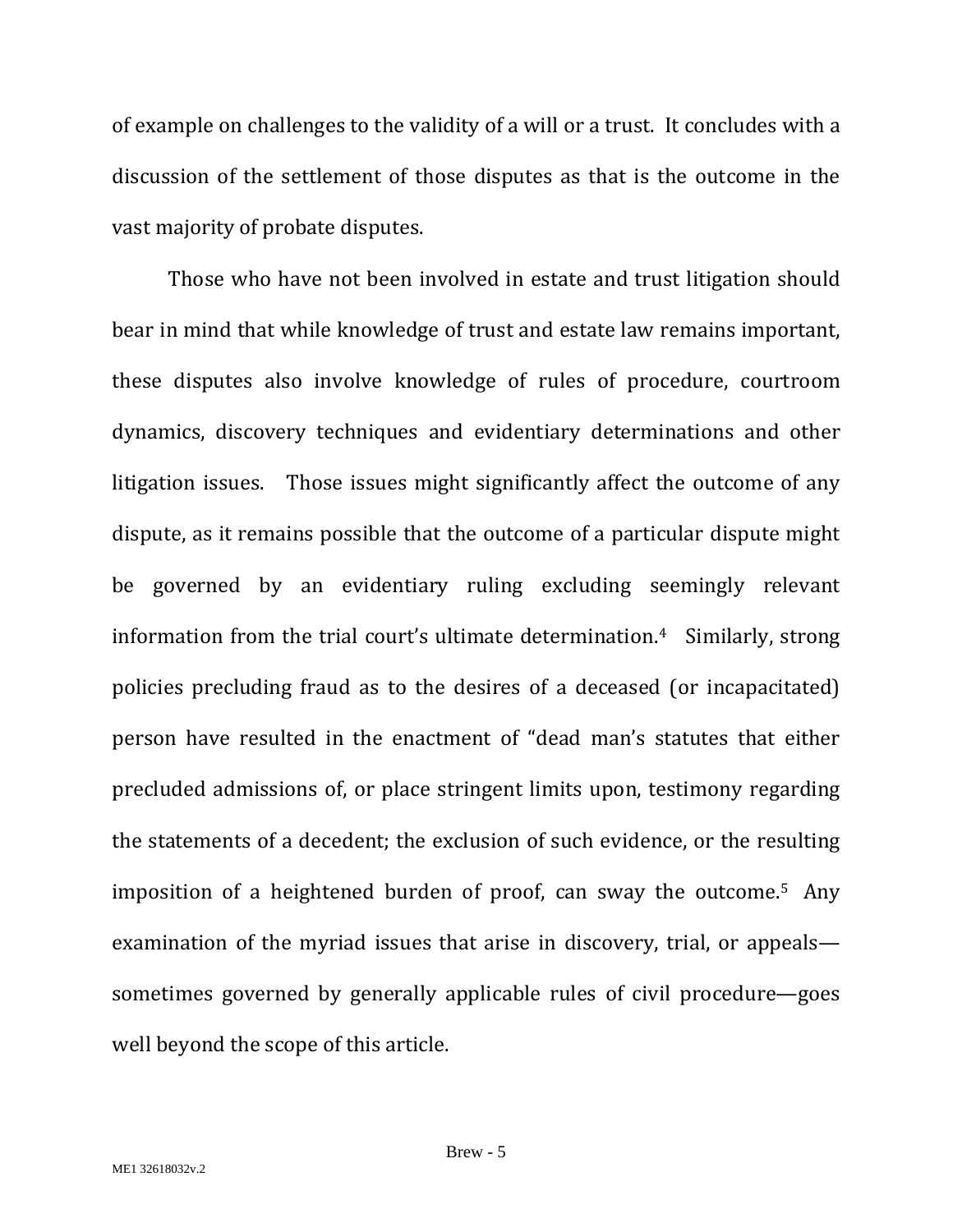#### <span id="page-8-0"></span>**TYPES OF CHALLENGES**

A person who is not satisfied with an instrument that allegedly governs the disposition of an estate (whether it is in the form of a will or a trust) can challenge that instrument. In order to pursue such a challenge, the dissatisfied person must be able to demonstrate that he has "standing" to pursue a claim, usually by showing that he has an economic interest in the outcome because he would have received a greater share of the decedent's assets under some earlier instrument or by intestacy. In these types of disputes, the interested parties typically assert some claim to a share of the estate, i.e., they want some part or all of the money. These disputes can be compounded by other factors, such as greed, suspicion of irregularities, misunderstanding, sentiment, long-standing family hostility, or any number of other factors.

This type of dispute involves the determination of the validity of an instrument or transaction through which a person transfers property to others (relatives, friends, charities, or other recipients). In most instances, these matters are complicated because the most important witness, the testator or grantor, is dead.[6](#page-39-5) These disputes may involve "testamentary" transactions (those that take effect upon death) as well as all types of "inter vivos" transactions (those made during lifetime).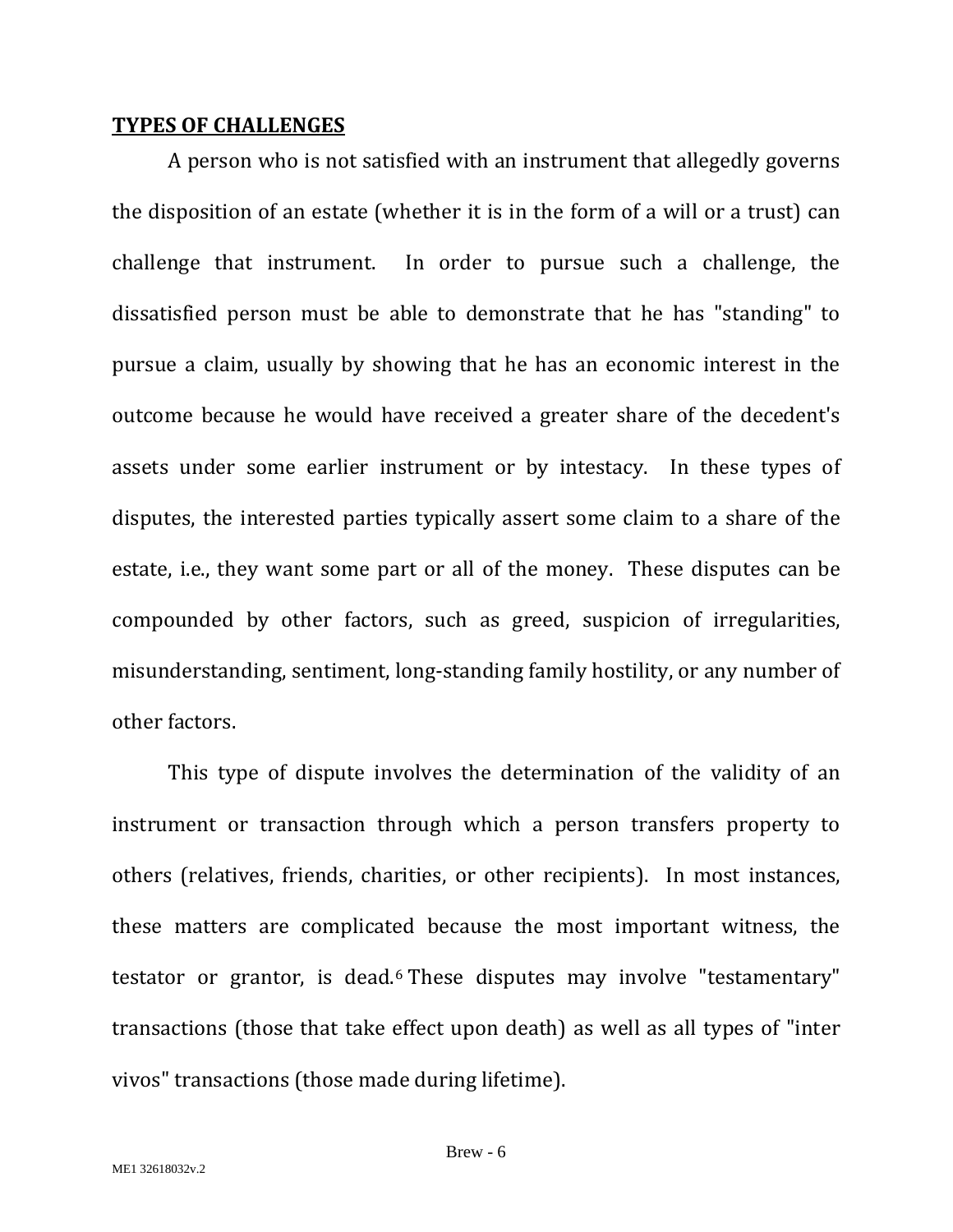As discussed further below, these disputes might include allegations that a person lacked the required mental capacity to execute an instrument, was fraudulently induced to sign it, or was unduly influenced by others when he signed it.

#### <span id="page-9-0"></span>**EXECUTION ISSUES**

On relatively rare occasions, the execution of the instrument is defective. A number of statutes govern the execution of wills.[7](#page-39-6) Some jurisdictions presume proper execution if the execution is supervised by an attorney.[8](#page-39-7) In addition to those specific requirements, some states have expanded the categories of documents that might be accepted as wills, e.g., permitting probate of a "writing intended as a will," even if the document does not satisfy the formal requirements for will execution[.9](#page-39-8) That statute has been interpreted to permit probate of a will that was never even signed by the decedent.[10](#page-39-9) Other jurisdictions have recognized that the formalities of execution of a will can be waived if the court is satisfied there was "substantial compliance" with the statutory requirements.[11](#page-39-10)

#### <span id="page-9-1"></span>**WILL CONSTRUCTION**

Even where no one disputes the validity of a will or trust, a dispute may arise over its interpretation. The disposition of millions of dollars can turn on the meaning of a single word. Many jurisdictions have adopted statutes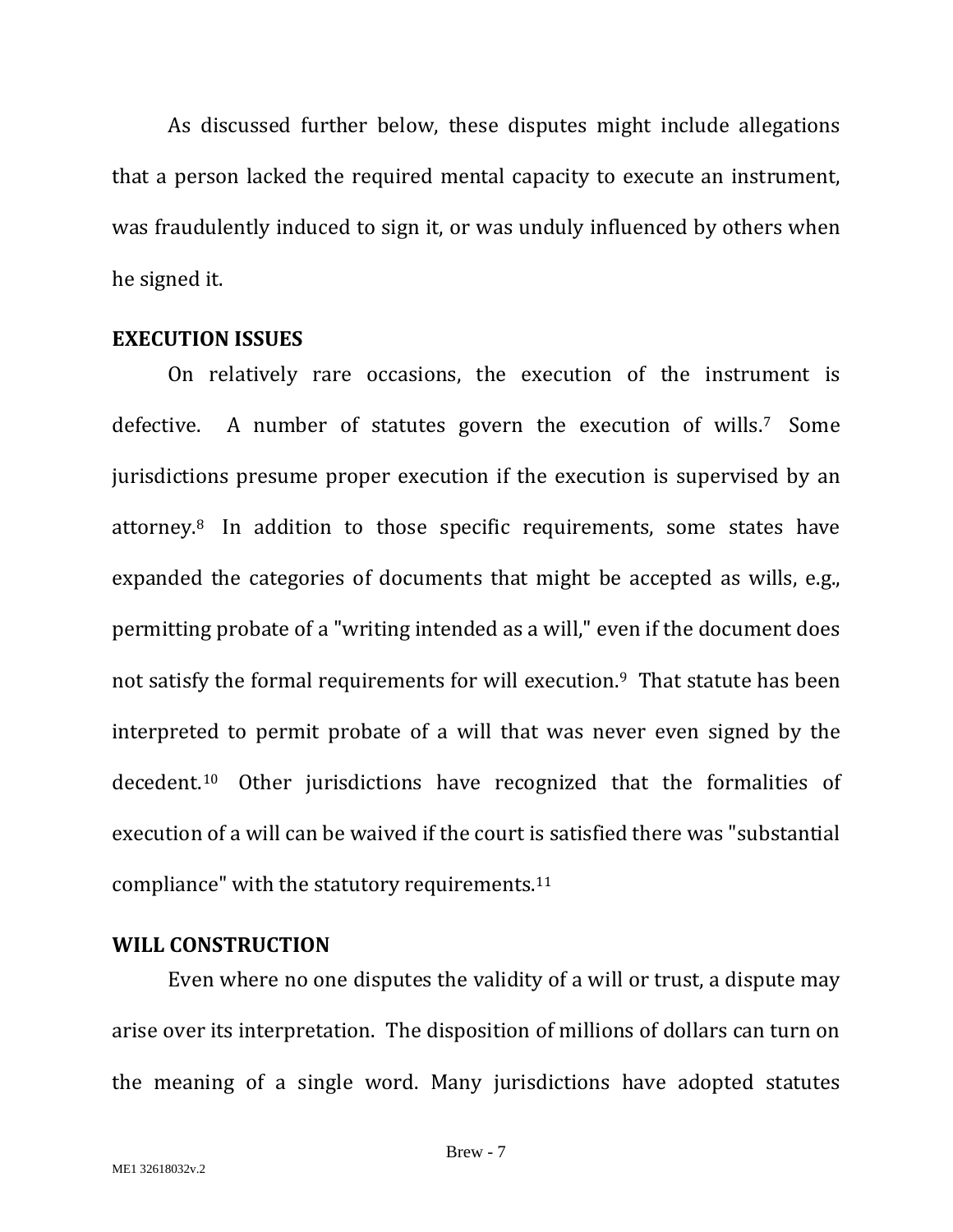guiding the construction of wills (these provisions might be viewed as "gapfilling" provisions).[12](#page-39-11) One theory of construction, followed in New Jersey and to an increasing extent in the Uniform Trust Code (UTC), seeks to ascertain the "probable intent" of the testator or grantor through far-reaching inquiries, i.e., considering evidence extrinsic to the will, to determine the true objectives of the instrument[.13](#page-39-12) Other states ordinarily limit will construction disputes to ambiguities arising within the "four corners" of the will unless ambiguities appear on the face of the instrument.[14](#page-39-13)

Many states have "default" rules of construction that seek to address the interpretation of an instrument.<sup>15</sup> For example, these rules might determine what happens if one the residuary devisee predeceases the testator.<sup>[16](#page-39-15)</sup> The Uniform Probate Code ("UPC") contains default rules of construction.[17](#page-39-16) The Uniform Probate Code and Uniform Trust Code contains a number of sections addressing the modification and reformation of wills and Trusts. [18](#page-39-17) These construction or interpretation issues can arise in the context of a fiduciary's action seeking "instructions" from a probate court (discussed below) or in connection with an accounting proceeding seeking approval of a proposed distribution of an estate or trust.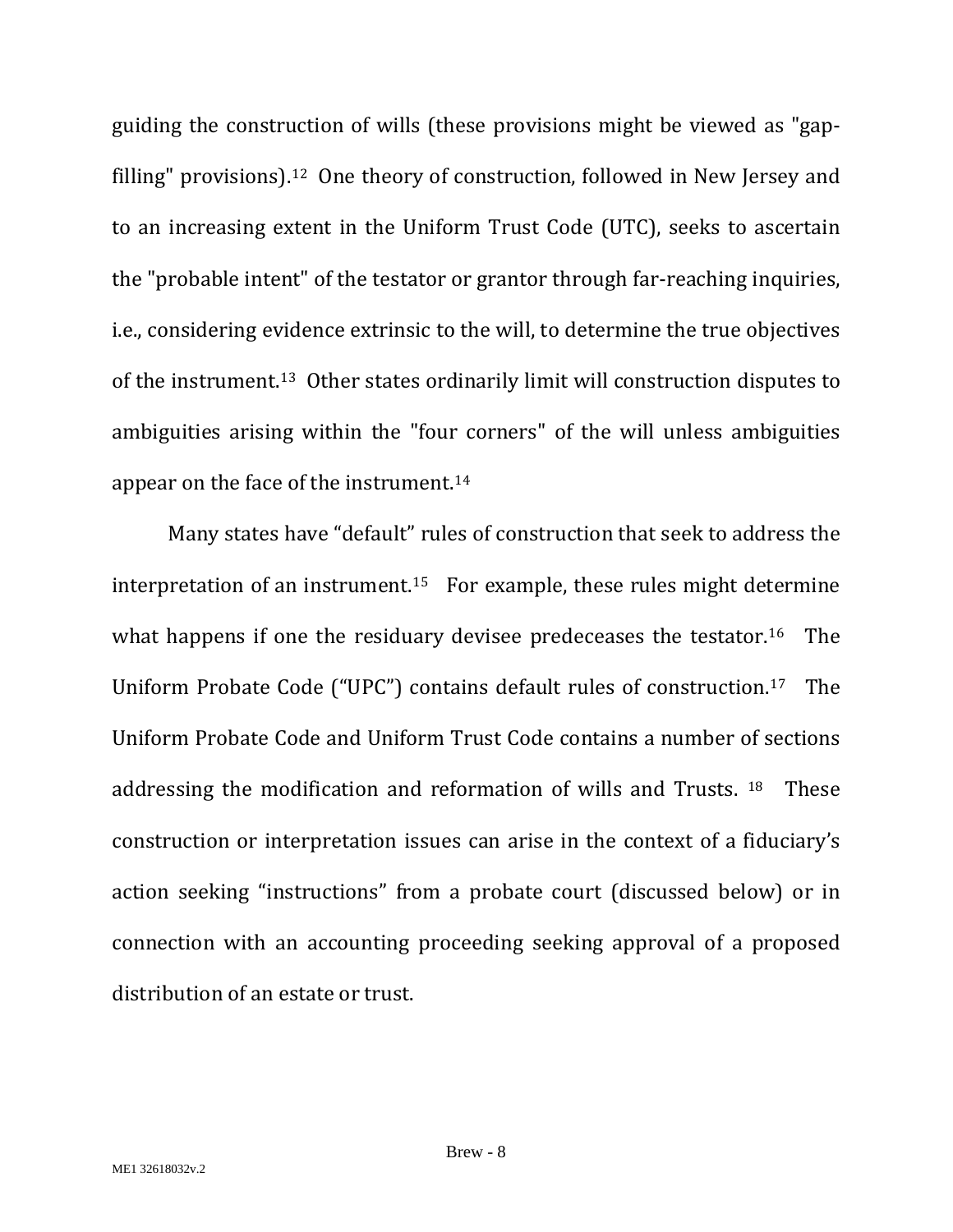## <span id="page-11-0"></span>**GUARDIANSHIP AND MANAGEMENT OF AFFAIRS**

As our population lives longer, disputes arise from proceedings involving determinations as to whether a person's authority over her person or property should be transferred to another, such as guardianship and conservatorship proceedings.[19](#page-39-18) These may be driven by evidence of elder financial abuse or, perhaps more cynically, by a reluctance to wait for the long-delayed inheritance. Similar issues may arise in disputes involving the use of a power of attorney or other contractual rights[.20](#page-39-19) Related proceedings often involve competing claims as to "control" over the incapacitated person. In those cases, the court may have some duty to protect, and perhaps advocate for, the interests of the incompetent person through a "substituted judgment" inquiry.

## <span id="page-11-1"></span>**CONTRACTS RELATING TO DISPOSITION OF ESTATE ASSETS**

Disputes can arise over contracts or agreements. These may be contracts relating to inter vivos or testamentary dispositions.[21](#page-39-20) Or they may involve life insurance, employee benefits, marital settlements, and other socalled non-probate transfers.[22](#page-39-21)

## <span id="page-11-2"></span>**ACCOUNTING PROCEEDINGS**

Parties sometimes raise concerns as to the implementation of the terms contained in a will or trust or seek information as to the assets governed by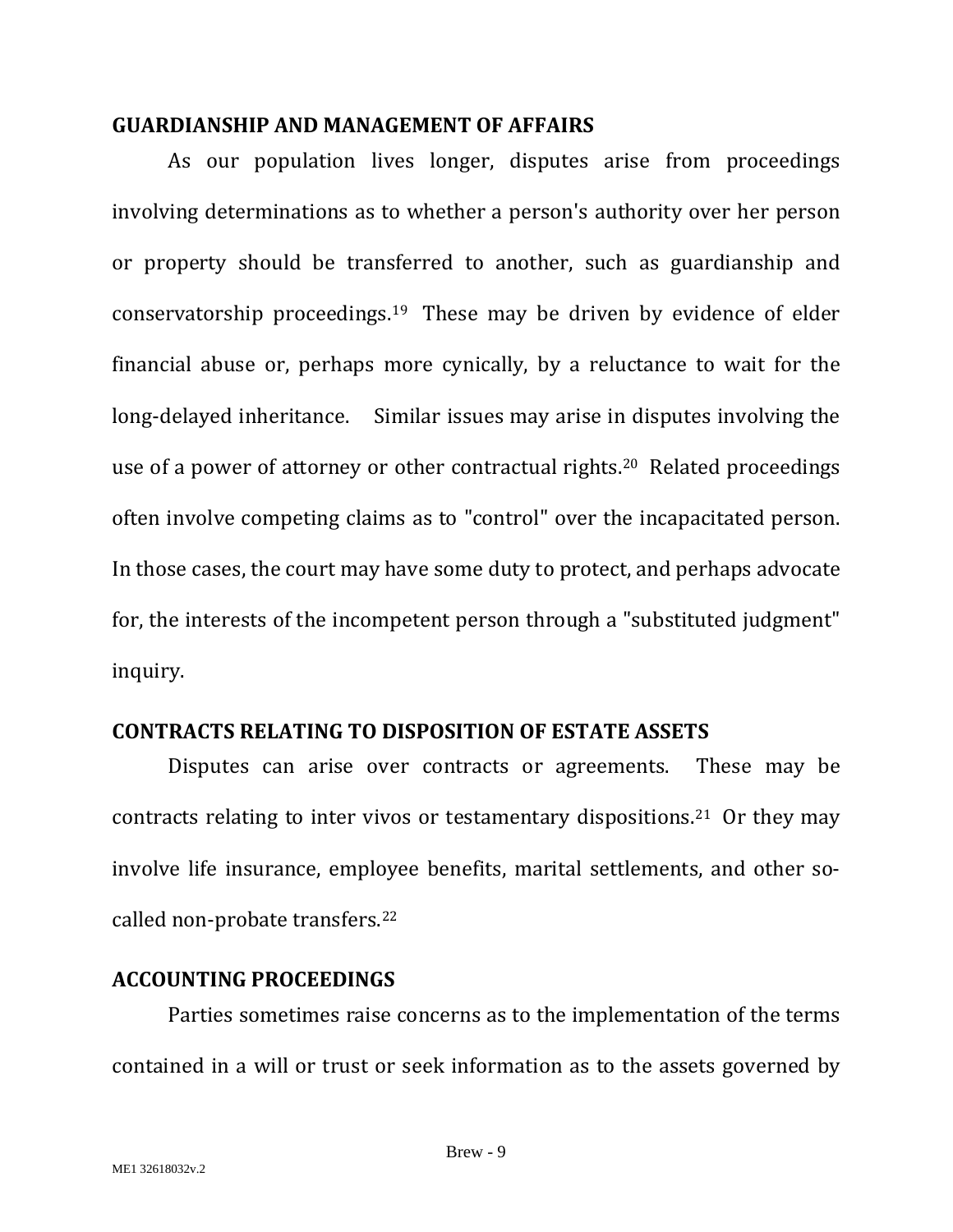those instruments. The conduct of fiduciaries (executors, trustees, guardians, or otherwise) may be challenged in various proceedings, including those involving "contested" accounts. State statutes and court rules govern the process by which an account is settled in a formal court proceeding. In many instances, however, the beneficiaries approve the fiduciary's actions by agreement based upon some informal disclosure of the estate's assets, liabilities, and expenses, as well as its proposed distribution (this latter process is called an "informal" account).[23](#page-39-22)

When administering an estate, a fiduciary is held to a high standard of conduct. One leading judicial decision described the fiduciary relationship as follows:

Many forms of conduct permissible in a workday world for those acting at arm's length, are forbidden to those bound by fiduciary ties. A trustee is held to something stricter than the morals of the market place. Not honesty alone, but the punctilio of an honor the most sensitive, is then the standard of behavior. As to this there has developed a tradition that is unbending and inveterate. Uncompromising rigidity has been the attitude of the courts of equity when petitioned to undermine the rule of undivided loyalty by the disintegrating erosion of particular exceptions.[24](#page-39-23)

Claims of breach of fiduciary duty can arise under various provisions of

the Uniform Probate Code (UPC), the UTC or common law. Where a breach of fiduciary duty is proved, the beneficiaries may seek to hold the fiduciary responsible for damages (known as a "surcharge") associated with his actions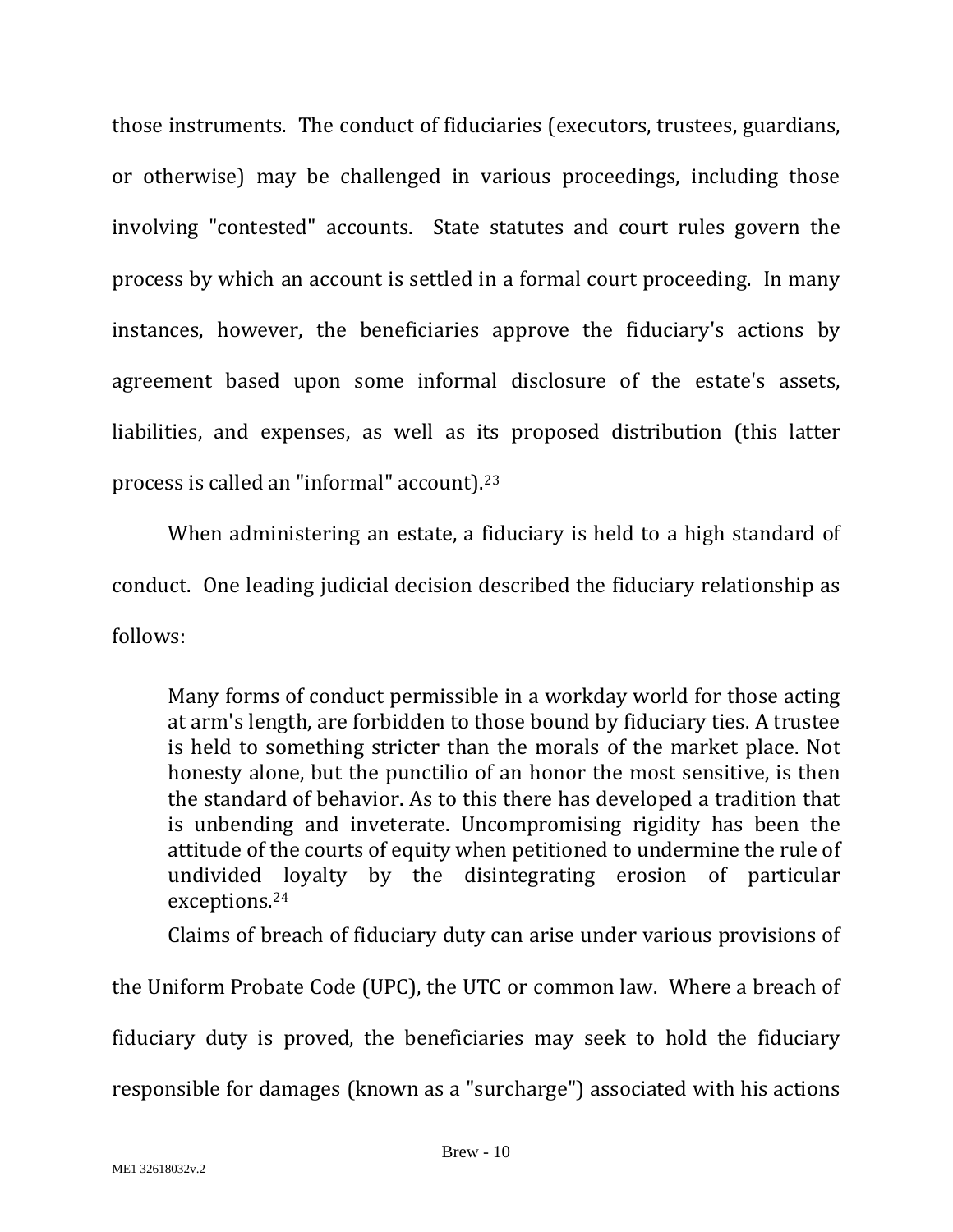or inaction.[25](#page-39-24) In such disputes, the parties may seek removal of the fiduciary from his office, but those proceedings are usually vigorously contested[.26](#page-39-25)

## <span id="page-13-0"></span>**ACTIONS FOR DECLARATORY RELIEF OR INSTRUCTIONS**

In most jurisdictions, a fiduciary may seek to avoid future disputes as to his actions by asking the court to provide "advice," "directions," or other declaratory relief as to how he should handle a proposed transaction or distribution.[27](#page-39-26) These proceedings, often commenced in seemingly benign form captioned with terms like *request* for instructions, can lead to hotly contested disputes among those interested in the fund, issue, or transaction.[28](#page-39-27) As noted above, such proceedings may involve "interpretation" of the will or trust.

## <span id="page-13-1"></span>**CLAIMS BY SPOUSES AND OMITTED BENEFICIARIES**

Under the law of most jurisdictions, a surviving spouse has a right to assert a claim to share in the estate if she is omitted from the will. This right, called either a "right of election" or "elective share" claim, permits a surviving spouse who is dissatisfied with the provisions for her in the will to "elect" to take a statutory share of the estate (such as one-third of the estate).<sup>29</sup> In order to pursue such a claim, a surviving spouse must demonstrate compliance with the requirements of the state elective share statute. These disputes often involve issues as to which assets are included in the estate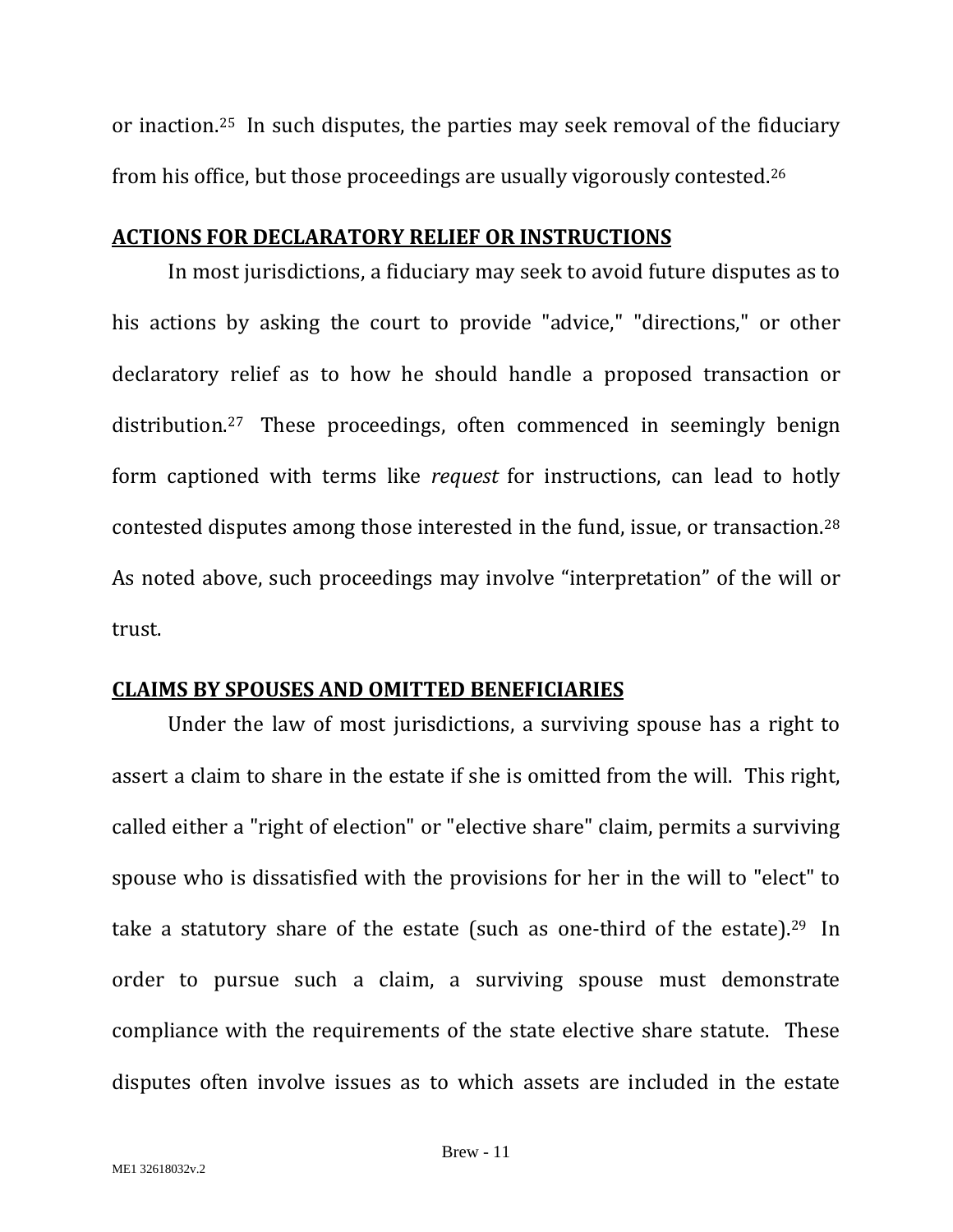because many states "augment" the estate with assets transferred by the decedent before his death.[30](#page-40-1)

In most jurisdictions, a person is free to dispose of his estate in any manner he deems appropriate (subject only to provisions such as the spousal elective share). Other than as provided by statute, no person (spouse, children, or otherwise) is entitled to a forced share of the estate. Some jurisdictions, however, provide certain rights to parties whose relationship with the decedent began after a will was executed. A spouse who married the decedent or a child who was born to the decedent after the decedent executed his will may have a claim to a statutory share of the estate (often what that person would have taken if the decedent died intestate) if it can be demonstrated that the decedent omitted that person and did not otherwise provide for that person.[31](#page-40-2) In those factual circumstances, the statutory "omitted" or "pretermitted" spouse or child rules should be consulted as there may be other statutory prerequisites to a claim.

#### <span id="page-14-0"></span>**OTHER TYPES OF CLAIMS**

In the administration of an estate or trust, issues may arise as to the disposition of assets or claims against the estate or trust. For example, creditors have the right under the laws of most states to seek to have their claims determined during the estate administration.[32](#page-40-3) To the extent a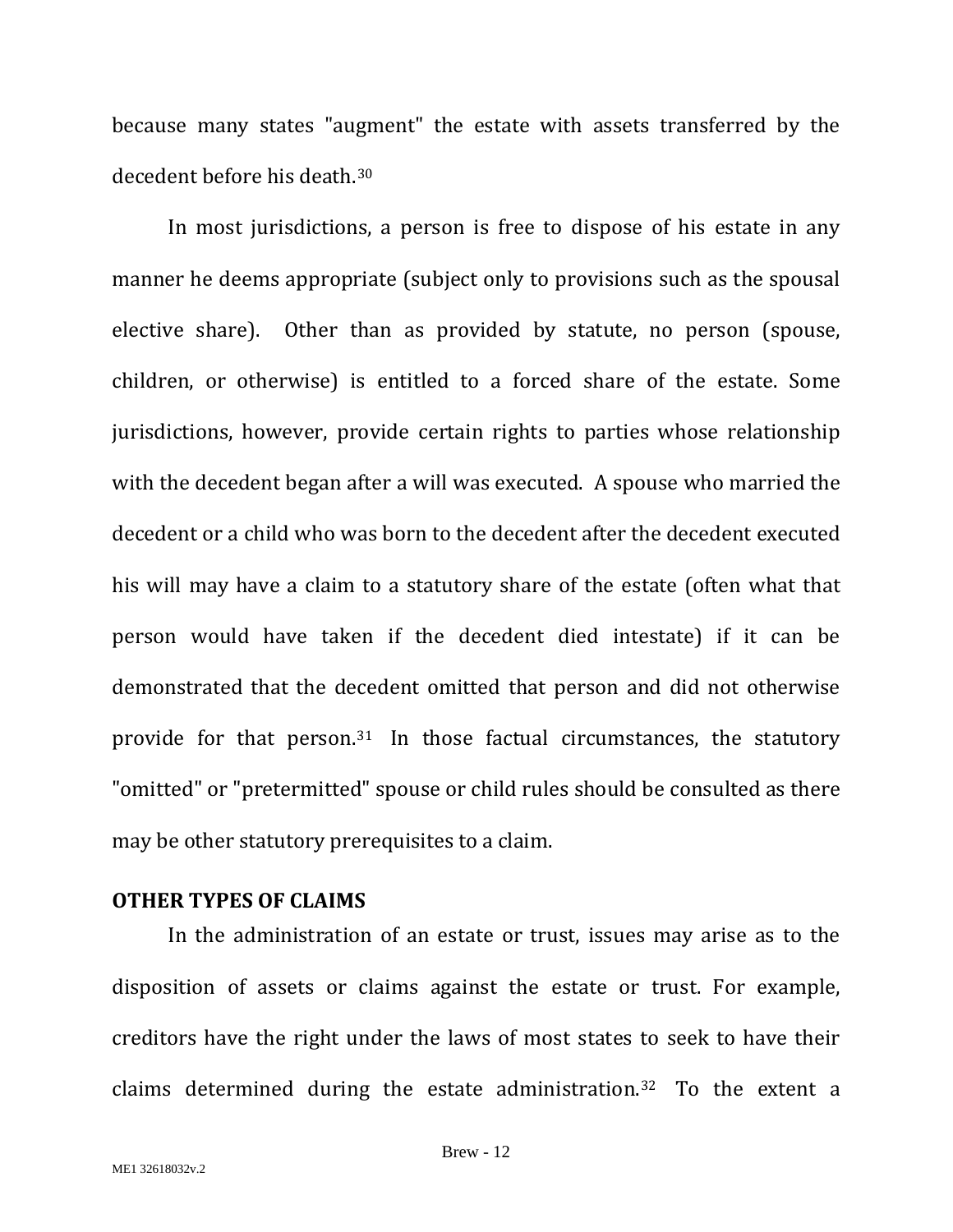beneficiary's interest in a trust is not protected by a spendthrift provision, the law also generally permits the beneficiary's creditors to reach the beneficiary's interest in the trust via attachment of distributions made to the beneficiary or made on his behalf.[33](#page-40-4)

Former spouses or children may seek to enforce rights under marital settlement agreements or divorce judgments.<sup>34</sup> Third parties, such as live-in companions, may assert claims to palimony (if permitted by law), and issues may arise as to the paternity of children.

## <span id="page-15-0"></span>**CHOICE OF FORUM FOR ESTATE LITIGATION AND GOVERNING LAW**

Estate and trust disputes are typically litigated in the separate court to which all probate matters are allocated (variously called probate courts, surrogate's courts, orphans' courts, or chancery courts). These courts often have their own procedural rules that may vary significantly from a particular state's generally applicable rules of procedure (standard procedures for discovery, trial, and the like may be incorporated in the rules). Some of these courts have very broad jurisdiction to address virtually all matters that will touch upon an estate or a trust.[35](#page-40-6) The particular procedural requirements of the relevant state will need to be consulted to verify the court in which a particular issue or proceeding may be addressed.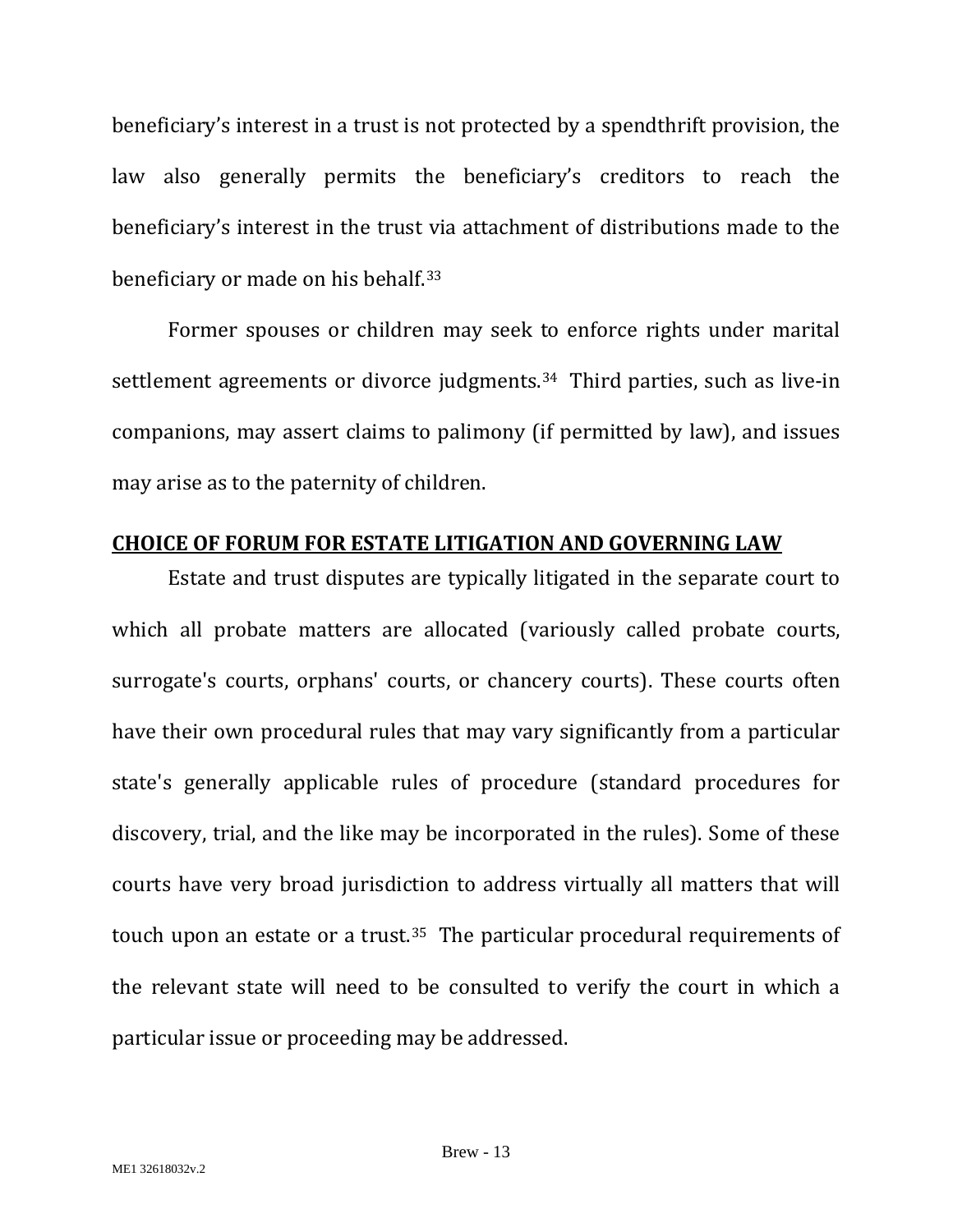In addition to the applicable rules of procedure, estate litigation involves substantive probate law, such as that state's version of the UPC, the UTC, and various other statutes (for example, statutes governing powers of attorney, guardianships, paternity, marital agreements, property ownership, and other issues). Most states have a fairly extensive body of common law governing the outcome of probate disputes. Federal law, including the Internal Revenue Code and the Employee Retirement Income Security Act (ERISA), may be relevant to the outcome of a dispute, particularly those involving compelling claims regarding beneficiary designation over retirement assets.

Countless reported cases, spanning centuries of judicial proceedings, address disputes involving inter vivos and testamentary transactions. Although some decisions remain good law for centuries, others may have been abrogated by subsequent statutes. In some instances, a citation check of those cases might not reveal the statutory change, so caution is required.

#### <span id="page-16-0"></span>**PROCEDURAL ISSUES INVOLVING CHALLENGES**

Most courts have well-defined rules for commencing a challenge to a will. These rules are based on the format of the initial probate process. The following is a summary of some of the many procedural issues that may arise in such a dispute or in a challenge to a trust.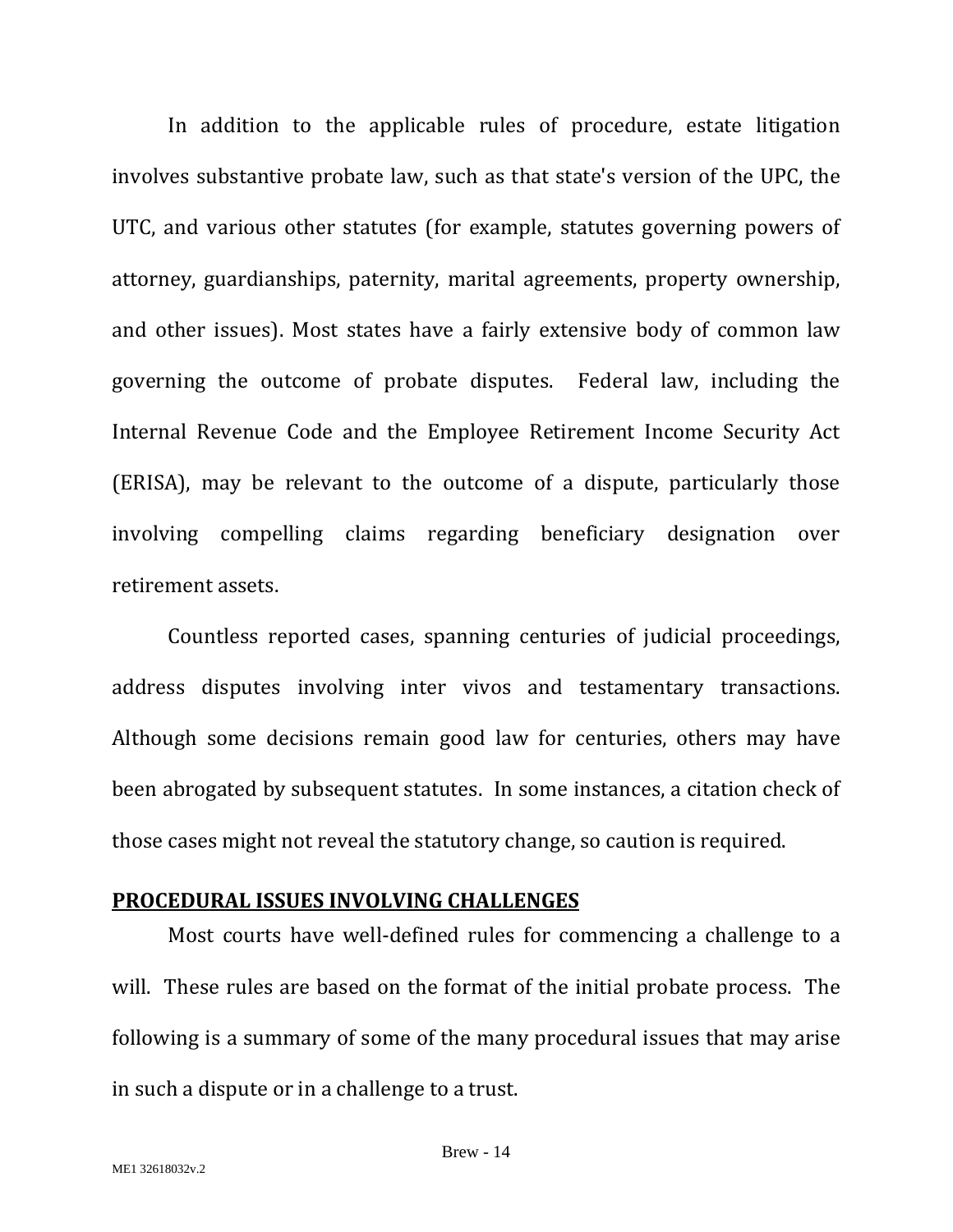#### <span id="page-17-0"></span>**SOLEMN FORM PROBATE**

In some states, like New York, a will can be admitted to probate only after notice is given to those affected by the probate decision. This ordinarily includes those whose rights would be adversely affected by the probate of the will, such as those who would take the estate by intestacy (the "distributees").<sup>36</sup> That notice-based probate process is called "solemn" form probate[.37](#page-40-8) In that form, any action to dispute the will must be commenced before the will is admitted to probate by filing "objections" to probate. Unique procedures may be available, such as the right to pre-objection discovery under New York Surrogate's Court Procedure Act Law section 1404 as to the circumstances of the will execution.

#### <span id="page-17-1"></span>**COMMON FORM PROBATE**

Another approach, sometimes called "common" form probate, involves the probate of the will in an ex parte fashion before a designated official (surrogate, registrar of wills, probate clerk, or, in certain states, a limited jurisdiction probate judge whose actions are subject to review in a court of general jurisdiction). These procedures often do not involve notice to those affected until after the initial probate.[38](#page-40-9) In that form of probate, the ex parte decision is subject to review by plenary court proceedings. New Jersey follows that approach.[39](#page-40-10)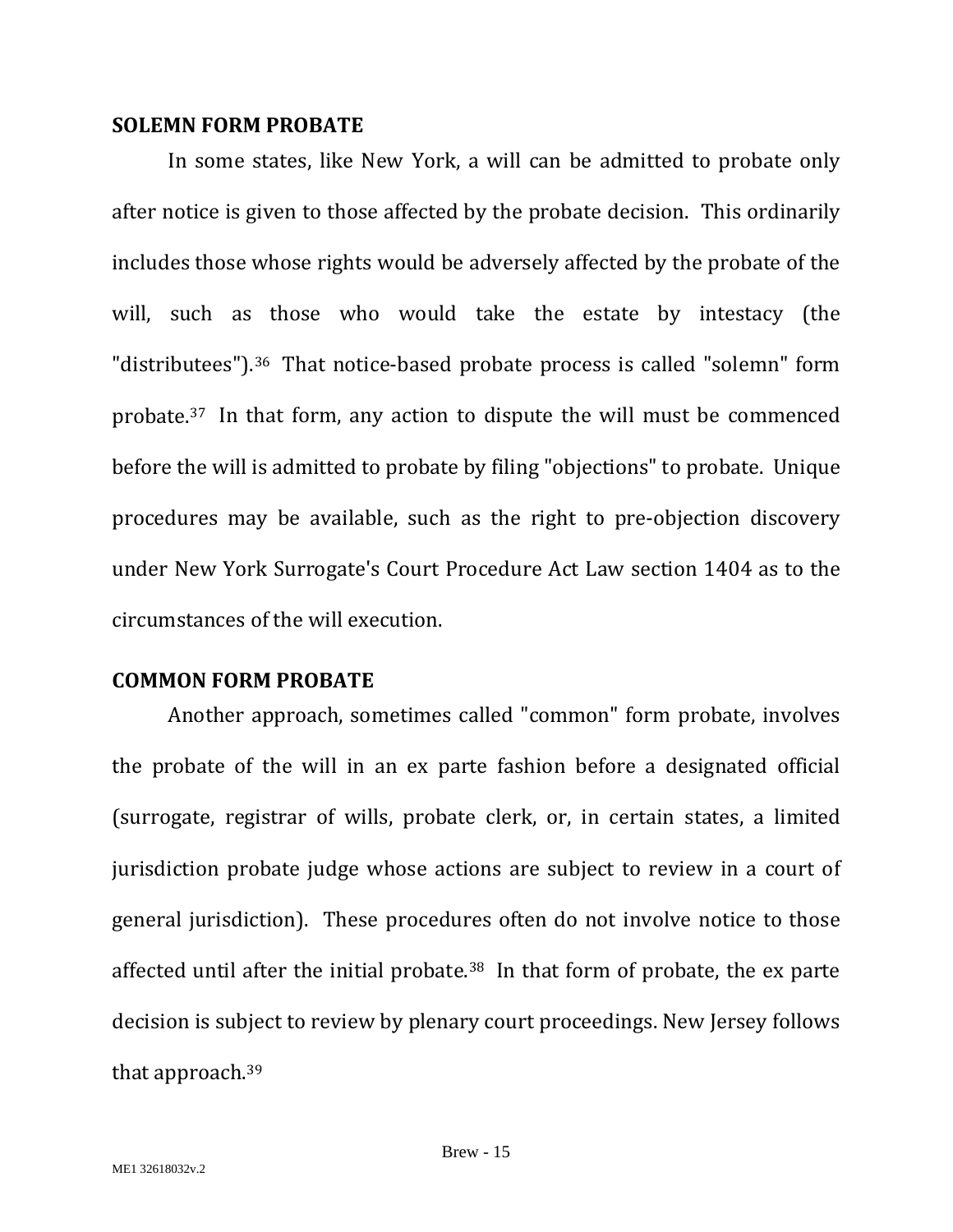## <span id="page-18-0"></span>**STANDING**

State rules (or case law) typically define the class of persons whose financial interests might be prejudiced by the probate of a will so that they should be permitted to challenge it.<sup>40</sup> Generally, the law does not permit a challenge by those who would not be affected adversely by probate. This class of potential challengers might include beneficiaries under prior wills and intestate heirs. Depending on the jurisdiction, some questions may exist as to whether fiduciaries named in prior wills may pursue challenge.<sup>[41](#page-40-12)</sup>

With respect to disputes involving trusts, any person interested in the trust's administration may invoke the court's jurisdiction over the trust's administration.[42](#page-40-13) The "Uniform" Trust Code provisions now describe the mechanisms for challenging a trust.[43](#page-40-14)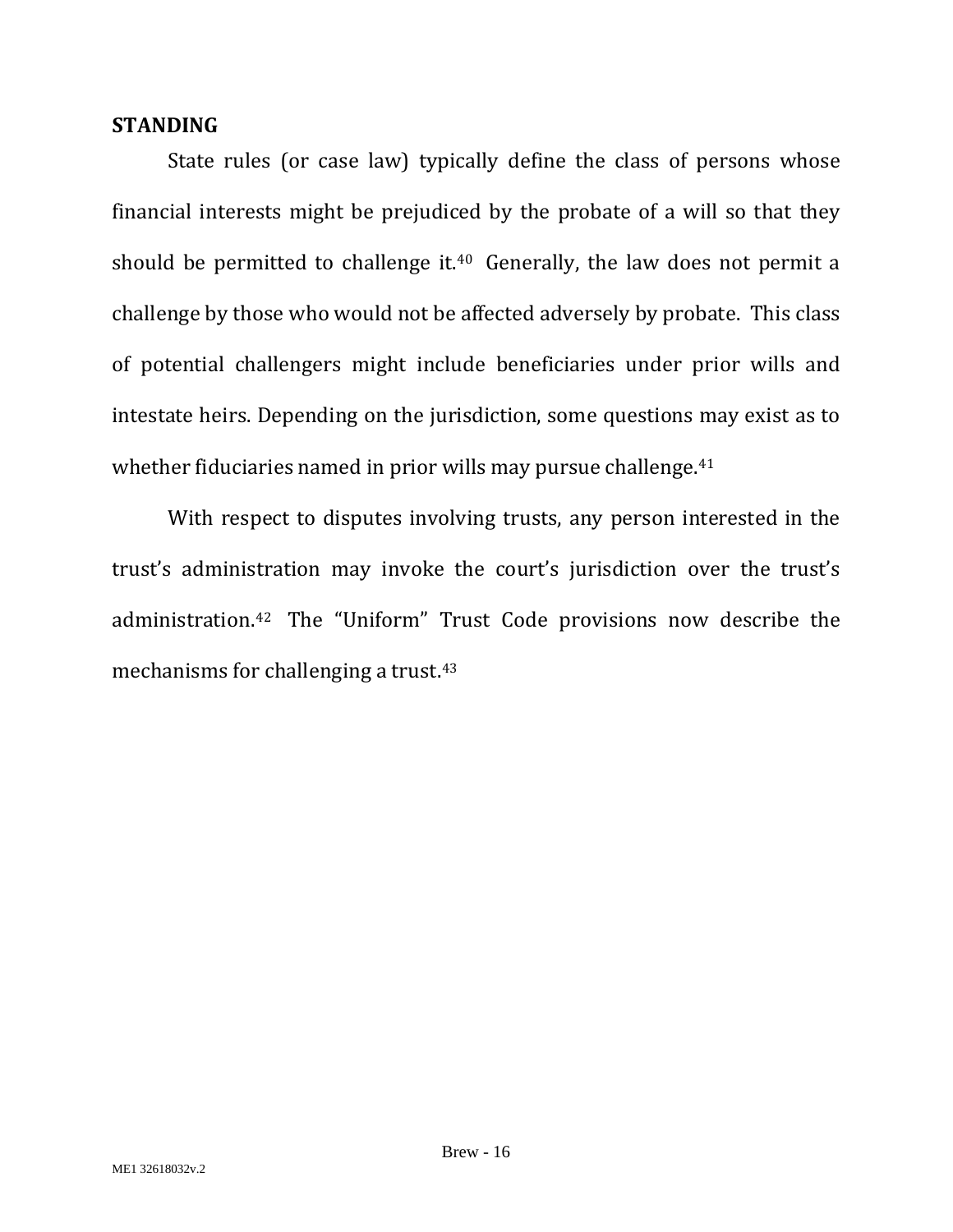## <span id="page-19-0"></span>**TIMING OF CHALLENGE**

The time permitted to challenge a will is often very short. In solemn form jurisdictions, the potential challenger may be required to raise his desire to challenge in response to the initial process served in the matter. In a common form jurisdiction, the challenge may need to be filed within a short time of the initial probate (in New Jersey, for example, the verified complaint must be filed within four months of the surrogate's ex parte probate judgment; if the challenger resides outside New Jersey, he has six months to do so).[44](#page-40-15) In New York, objections to probate must be filed ten days after the completion of any examinations under New York Surrogate's Court Procedure Act Law section 1404.[45](#page-40-16) The UTC establishes time periods for challenging a trust (addressed below).

## <span id="page-19-1"></span>**PARTIES**

It is important to identify and join any required parties who might be affected by the outcome of a probate judgment. To the extent that minors or incapacitated parties have an interest, it will be important to join them through virtual representation or through appointment of a guardian ad litem.[46](#page-40-17)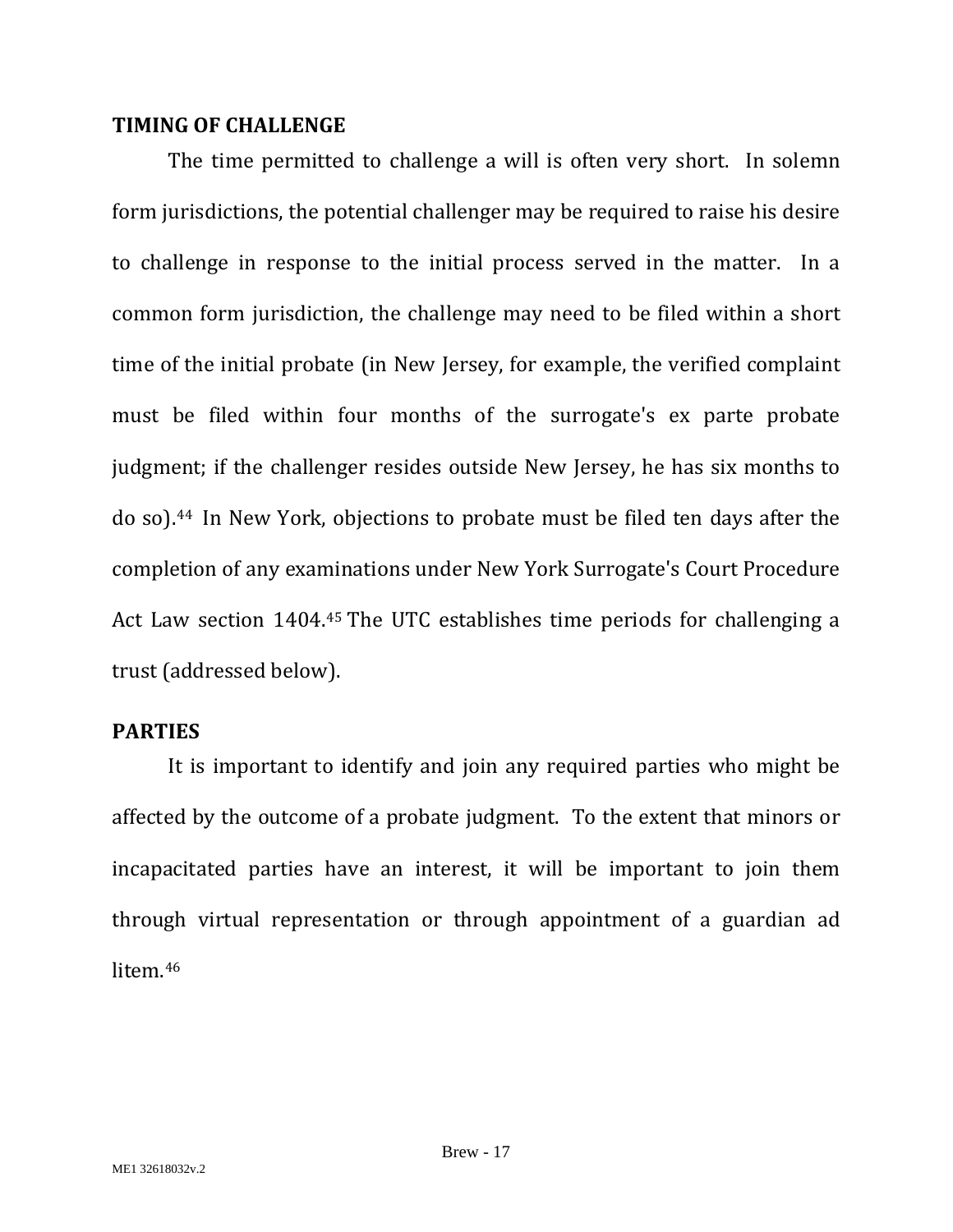## <span id="page-20-0"></span>**MANAGEMENT OF THE ESTATE OR TRUST PENDING LITIGATION**

It is important to plan for the administration of a dispute while the matter is pending. Probate courts may have the authority to appoint, with full or restricted authority, the executor named in the will pending the outcome of a dispute.[47](#page-40-18) The court also may have the ability to grant temporary administration or trusteeship so that there is a neutral stakeholder responsible for the estate or trust administration.<sup>[48](#page-40-19)</sup>

## <span id="page-20-1"></span>**OBTAINING INFORMATION REGARDING A WILL**

Before a person commences a will contest, he should ascertain the potential outcome of the-dispute by comparing the proffered will with the outcome that would be obtained if the challenge is successful. Thus, for example, if the challenger would take the entire estate by intestacy but the last will leaves the entire estate to a housekeeper, the challenger will know what would happen if a challenge is successful. He may obtain a copy of the will from the court (if a proceeding is pending). But it may be more difficult to obtain information as to earlier (or intervening) wills that might be probated if the last will is invalidated.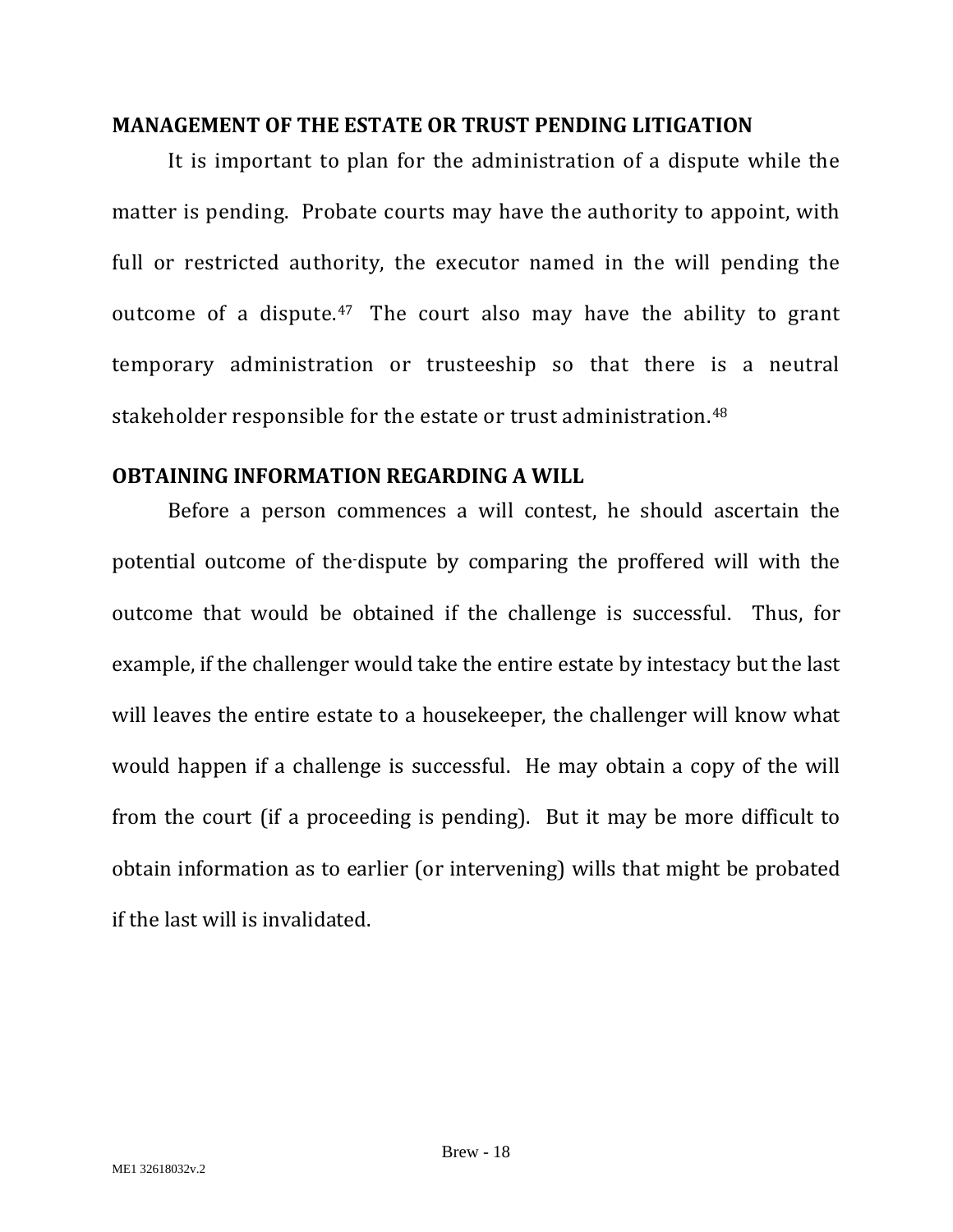## <span id="page-21-0"></span>**CHALLENGES TO A TRUST**

A person interested in a trust (or in the decedent's estate) might not be aware of the terms of a trust agreement (for example, a trust with dispositive provisions that take effect after the death of the grantor). Therefore, he might not know that he has a basis for a challenge. Unlike the probate procedures (which effectively require a prompt filing of a will for probate), sometime could pass before a person learns of the existence of a trust. Some states now require the trustees to give notice of the existence of a trust when it becomes irrevocable. California and other states have adopted statutes, modeled on the UTC, that require certain disclosures with respect to trusts after the death of the grantor; these requirements include notice to heirs at law and trust beneficiaries.[49](#page-40-20) It is important to ascertain the manner in which a trust may be challenged and if there are time periods in which a challenge must be filed. If the challenger becomes aware of the existence of a trust agreement that she desires to invalidate or if she wishes to compel an accounting or seeks interpretation of trust provisions, she may commence a court action. Once the action is commenced, it may proceed in a manner similar to a will contest or other action involving a will.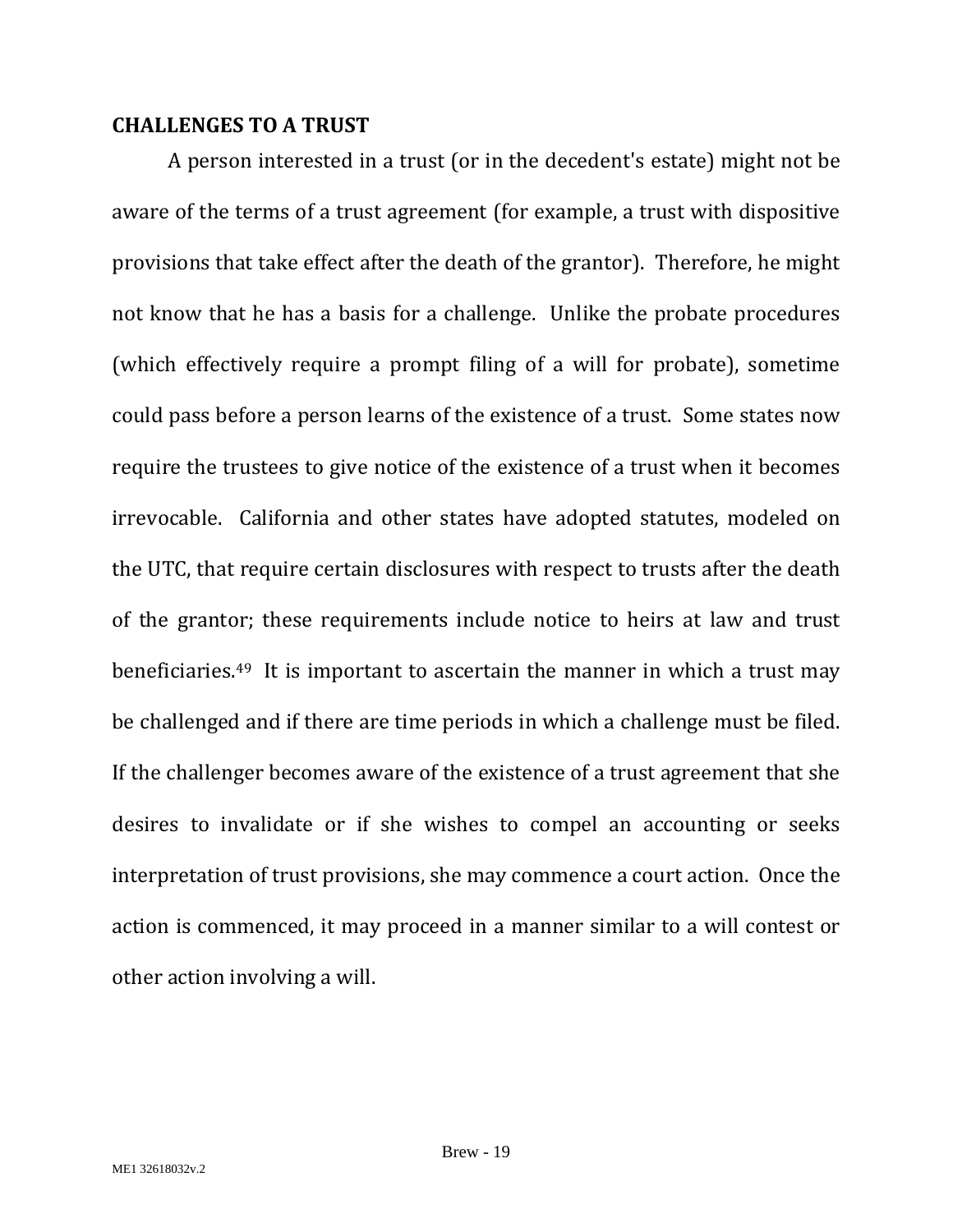#### <span id="page-22-0"></span>**PRE-DEATH CHALLENGES**

Historically, wills could not be challenged before death, except possibly in the case of the testator's incompetency or incapacity.[50](#page-40-21) The law in this area is evolving as some jurisdictions have now permitted predeath probate disputes.<sup>[51](#page-40-22)</sup>

#### <span id="page-22-1"></span>**AFTER-DISCOVERED WILLS**

Where one will has been offered for, or even granted, probate but then a later will is discovered, the local law will have to be evaluated to ascertain if there are express time limits in which an after-discovered will must be offered for probate.[52](#page-40-23) Assuming that no such time limits exist, it would then become necessary to prove that the later will was properly executed (subject to any challenges that might be raised for lack of capacity, undue influence, or the like).

#### <span id="page-22-2"></span>**PROBATE OF LOST WILLS**

Where a will has been lost, it may be possible to probate a copy of it.<sup>[53](#page-40-24)</sup> It may even be possible to establish by testimony what the lost will provided, but it is essential to establish the circumstances under which the will was lost or destroyed. In many jurisdictions, there is a presumption of revocation where an executed original or executed copy cannot be found and the original will was in the testator's possession.[54](#page-40-25) For this reason, it is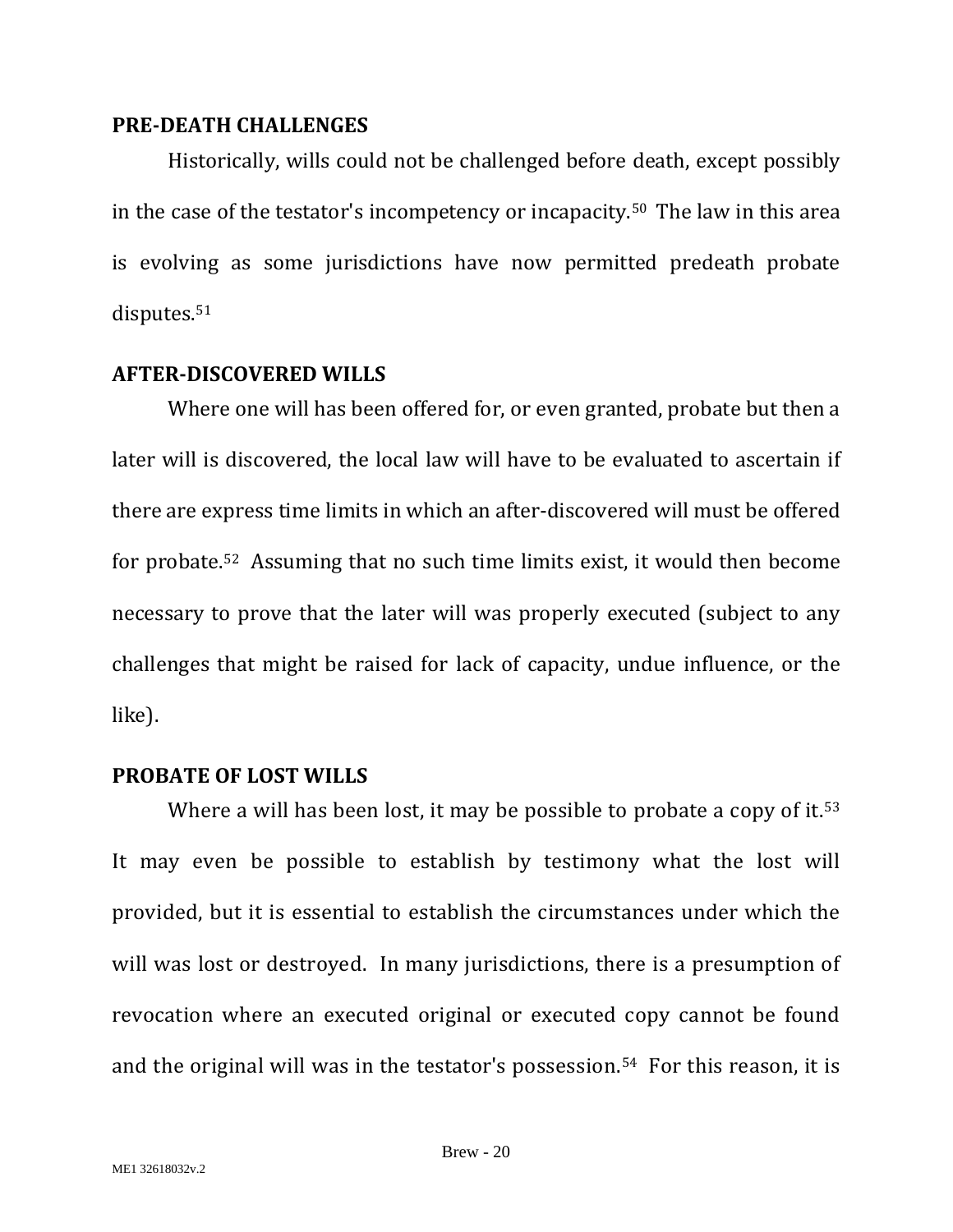not advisable to execute wills in duplicate and then give an executed original to the testator: he may not understand (or may forget) the need to retain his original, believing that the attorney's retention of a copy is sufficient.

#### <span id="page-23-0"></span>**EVIDENCE OF LOST WILLS**

If it can be shown that the original will was left with the attorney but was subsequently lost by the attorney (for example, while moving to a new office), there would be no presumption that the testator intended to revoke his will, and a copy may be admitted to probate if its genuineness is established. For example, a photocopy could be established by having the witnesses acknowledge that they signed it. On the other hand, if the original will was taken away by the testator but cannot be found after a thorough search of his papers, it will be presumed that he destroyed it with the intention of revoking it. It may still be possible to overcome this presumption of revocation. For example, the proponent might offer testimony that the testator acknowledged the existence of his will shortly before he died, and the reason it cannot be found is because his papers were stolen after death or because his house burned down; but the court may impose a very high burden of proof on anyone seeking to probate a lost will where the original was in the testator's possession.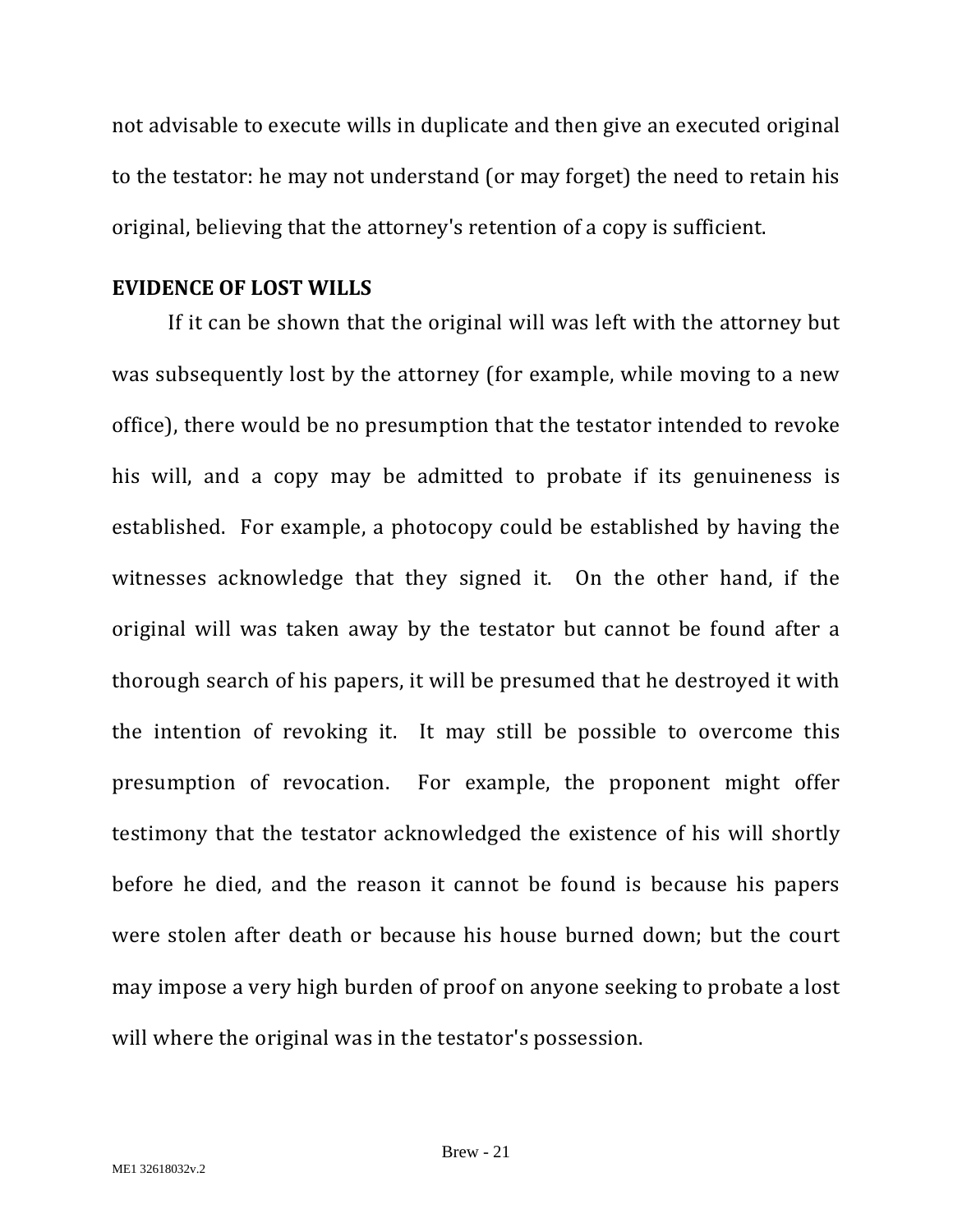#### <span id="page-24-0"></span>**NO-CONTEST CLAUSES**

Some jurisdictions, like New York, vigorously enforce clauses in a will that deprive a person of all benefits under an estate if he contests the will (with certain exceptions).[55](#page-40-26) Other states decline to enforce such clauses if "probable cause" exists for commencing a challenge.<sup>56</sup> Resolution of this question is often an important prelitigation consideration for a potential challenger.

## <span id="page-24-1"></span>**SUBSTANTIVE LAW GOVERNING CHALLENGES**

## <span id="page-24-2"></span>**FREEDOM OF DISPOSITION**

A person is free to dispose of his property as he deems appropriate, whether by will, deed, gift, or trust.<sup>57</sup> Most American jurisdictions permit the disinheritance of one or all family members. "[A] will cannot be set aside merely because it is 'unequal or unjust.' If capacity, formal execution, and volition appear, the will of the most impious man must stand, unless there is something, not in the motives which led to the disposition, but in the actual disposition, against good morals or against public policy.'"[58](#page-40-29)

A person may dispose of his property as he desires, subject to certain limited exceptions, such as spousal right of election statutes."[59](#page-40-30) Under those statutes, a person may not be able to entirely exclude his surviving spouse from his will, except to the extent permitted by the elective share law or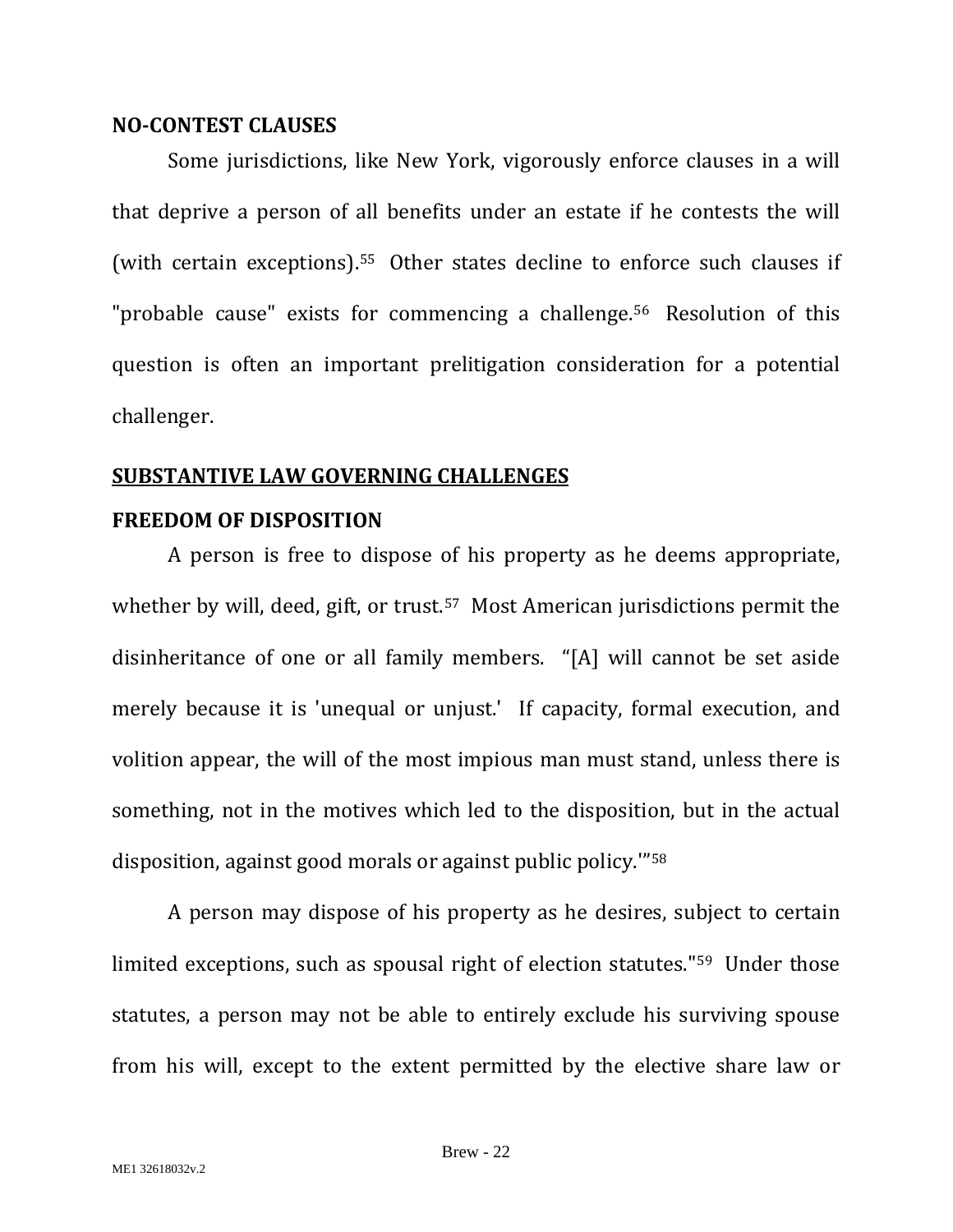statutes relating to omitted spouses or children.<sup>60</sup> Similarly, a will, trust or other disposition must not violate public policy, such as creating an incentive to divorce.<sup>[61](#page-40-32)</sup>

## <span id="page-25-0"></span>**UNDUE INFLUENCE**

Any disposition (will, trust, or gift) may be invalidated if it is the product of, or tainted by, "undue influence."[62](#page-40-33) In broadest terms, "'[u]ndue influence' has been defined as 'mental, moral or physical' exertion which has destroyed the 'free agency of the testator' by preventing the testator 'from following the dictates of his own mind and will and accepting instead the domination and influence of another.'"[63](#page-40-34)

"[T]o constitute undue influence, there must be a disruption of the freedom of will and of judgment of the testator."[64](#page-40-35)

Nonetheless, a competent adult may choose to consult with many persons—or may choose to consult with no one—before deciding how to dispose of his property. In *Gellert* v. *Livingston,* the New Jersey Supreme Court said thus:

Not all influence is "undue" influence. Persuasion or suggestions or the possession of influence and the opportunity to exert it, will not suffice. It must be such as to destroy the testator's free agency and to constrain him to what he would not otherwise have done in the disposition of his worldly assets. The coercion or domination exercised to influence the testator may be moral, physical, or mental, or all three, but the coercion exerted upon the testator's mind must be of a degree sufficient to turn the testator from disposing of his property according to his own desires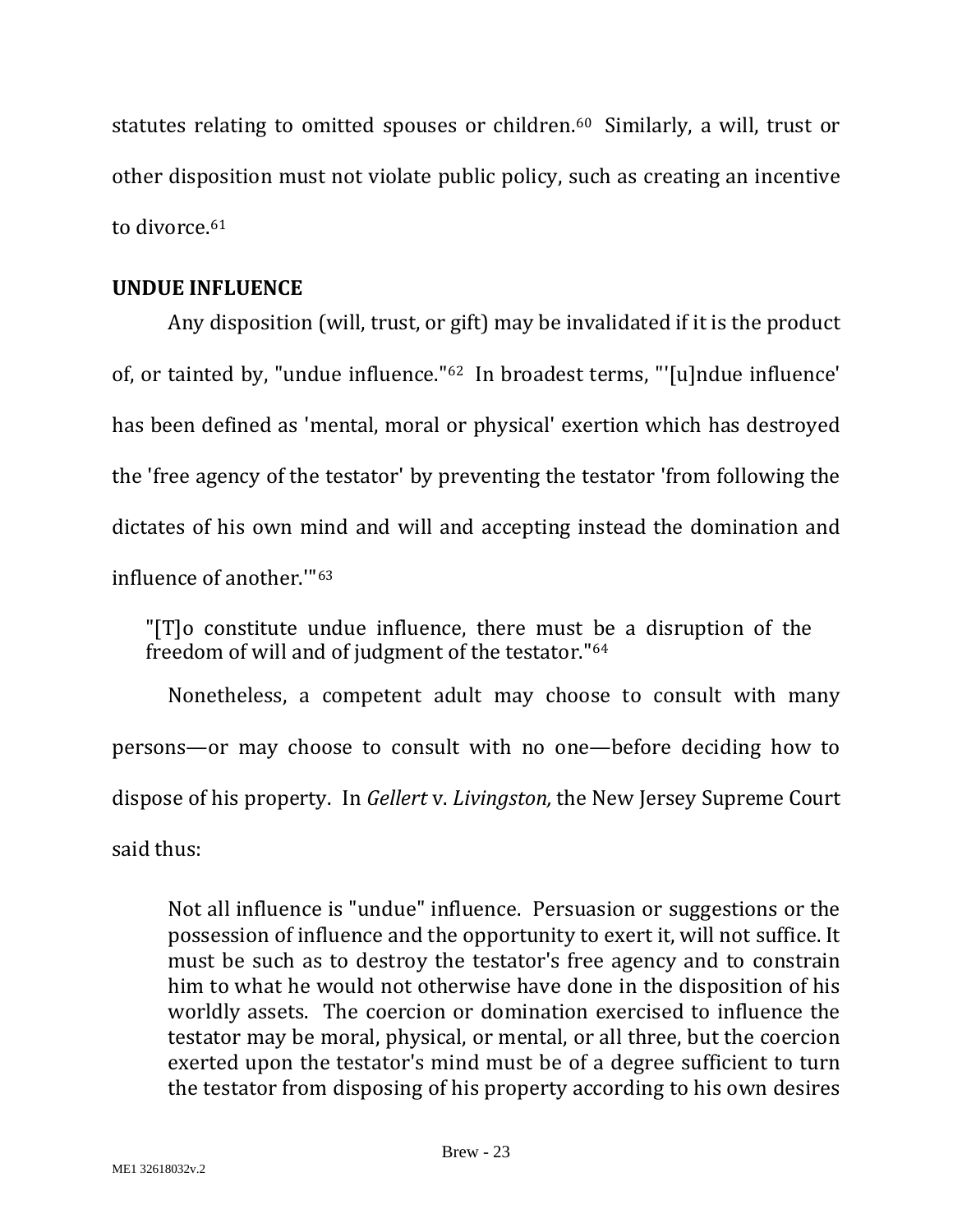by the substitution of the will of another which he is unable to resist or overcome. Each case of this nature must be governed by the particular facts and circumstances attending the execution of the will and the conduct of the parties who participated in order to determine if the coercion exerted was "undue."[65](#page-40-0)

## <span id="page-26-0"></span>**PROOF OF UNDUE INFLUENCE**

As a general rule, unless a presumption or inference of undue influence arises, the person asserting an undue influence claim bears the burden of proving undue influence. The UPC places the burden of proof on the challenger in most instances.[66](#page-40-1) In practice, however, it is difficult to obtain actual proof of undue influence because the person exerting undue influence does so in a subtle, secretive, or "insidious" manner, often over an extended time period.<sup>[67](#page-40-2)</sup>

Some cases thus focus on presumptions or inferences of undue influence that arise as a result of the relationship between a putative beneficiary and the testator. *Haynes v.* First *National State* Bank described the presumption of undue influence in a will contest:

[T]he burden of proving undue influence lies upon the contestant unless the will benefits one who stood in a confidential relationship to the testatrix and there are additional circumstances of a suspicious character present which require explanation. In such case the law raises a presumption of undue influence and the burden of proof is shifted to the proponent....

The first element necessary to raise a presumption of undue influence, a "confidential relationship" between testator and a beneficiary, arises "where trust is reposed by reason of the testator's weakness or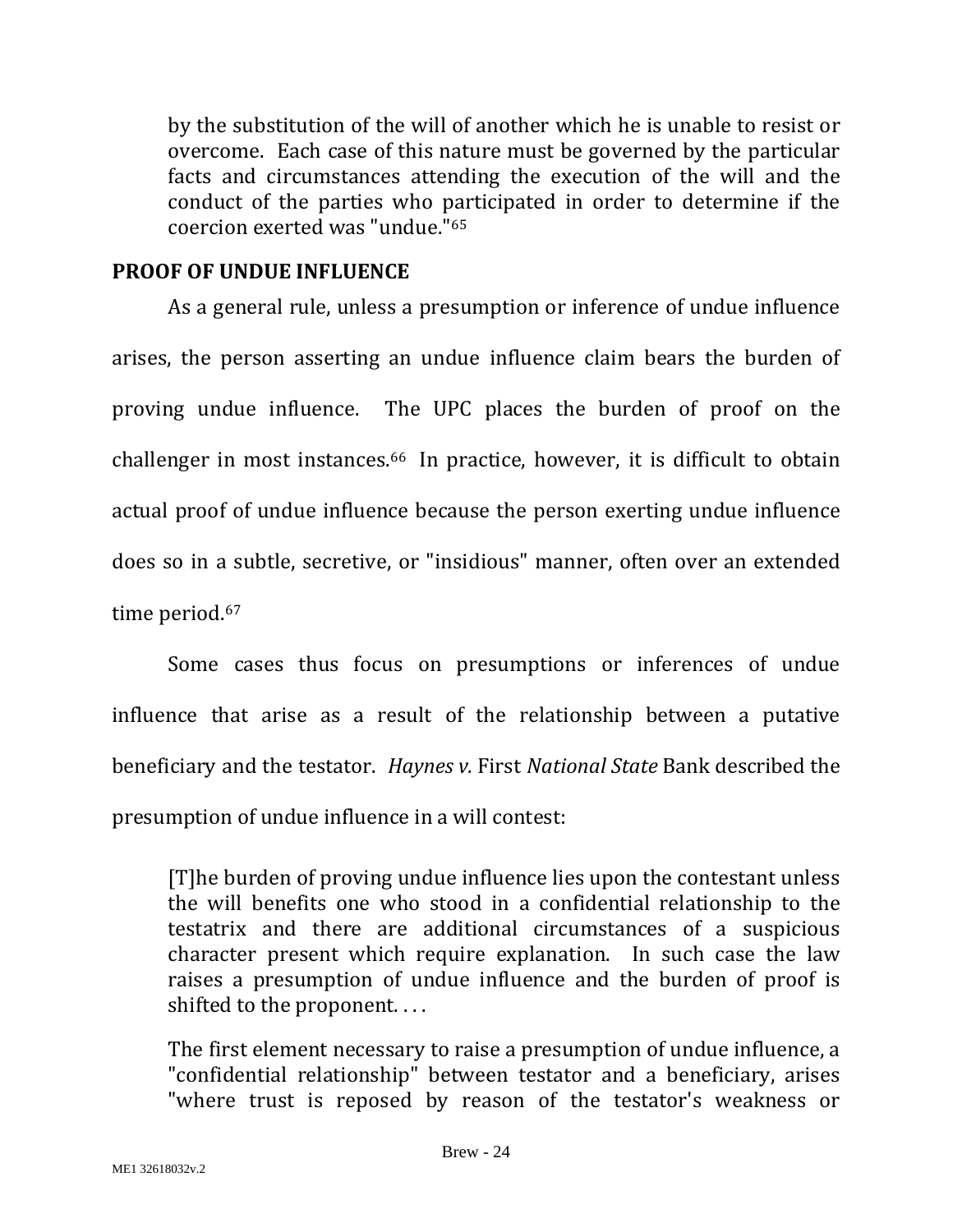dependence or where the parties occupied relations in which reliance is naturally inspired or in fact exists."

The second element necessary to create the presumption of undue influence is the presence of suspicious circumstances which, in combination with such a confidential relationship, will shift the burden of proof to the proponent. Such circumstances need be no more than " $slight."$ ...

In this jurisdiction, once a presumption of undue influence has been established the burden of proof shifts to the proponent of the will, who must, under normal circumstances, overcome that presumption by a preponderance of the evidence.[68](#page-40-3)

In a slightly different approach focused on similar policy concerns,

"where there is a confidential relationship between the decedent and the

beneficiary/drafter of the will, the mere fact of the bequest, standing alone,

permits an inference of undue influence, and the drafter then has the burden

of offering an explanation, alternative to his influence, for the contested

will."[69](#page-40-4)

Similar issues arise with respect to challenging an inter vivos

transaction, as one court stated:

[W]henever it appears that the relations between the parties to an inter vivos gift are of such character that in reasonable probability they do not deal with each other on terms of equality because one has given friendship and justifiably reposes confidence in the other, that on the donee's side superior knowledge exists as to the nature of the transaction proposed by him, as well as the detriment to be suffered by the donor if he engages in it, and the donee fails to see to it that the donor thoroughly understands its nature and consequences, equity should regard it as voidable at the instance of the donor or his representatives.[70](#page-40-6)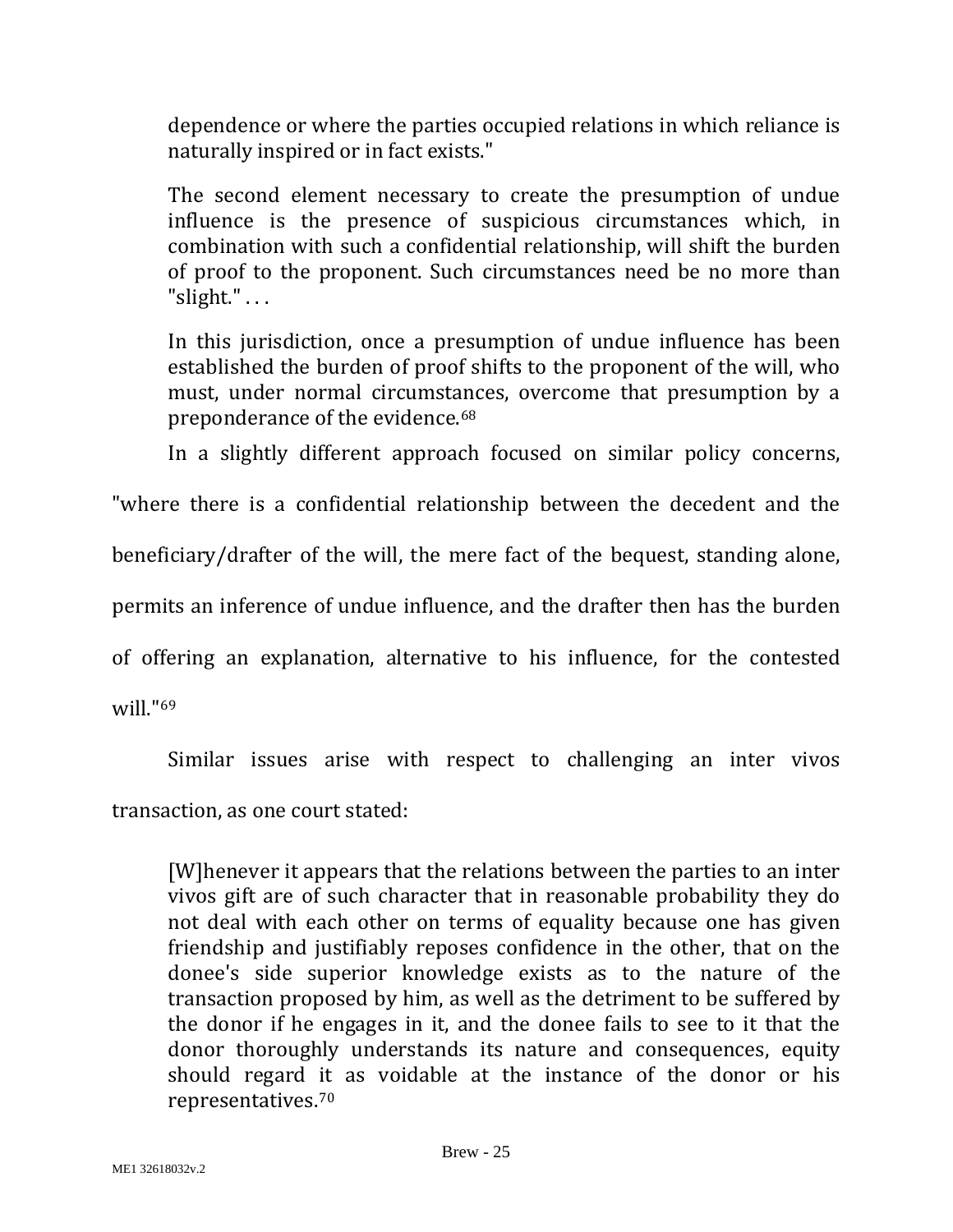Questions may arise as to whether a challenge to an inter vivos trust is governed by the probate rules because it is arguably a "testamentary substitute" or whether it is governed by potentially different standards for challenges to inter vivos transfers. For example, some common estate plans involve a will through which the entire estate "pours over" to an existing inter vivos trust; that trust would contain dispositive provisions taking effect on the grantor's death.

Some states have concluded that an undue influence claim involving such a testamentary substitute should be evaluated under the same standards that apply in the will context.[71](#page-40-7)

Other courts evaluating trust undue influence claims have merely recited undue influence standards without addressing whether the same standards would apply in the will context.[72](#page-40-14)

#### <span id="page-28-0"></span>**FRAUD AND MISTAKE**

Fraud and mistake are sometimes included among the grounds for challenging a will or a trust<sup>[73](#page-40-16)</sup> but these are special situations. For example, a mistake that may invalidate a will is a mistake as to the effect of the instrument. A testator may have signed a prior draft of the will rather than the final version that was intended. Similarly, fraud may involve having the testator sign a will under representations that it was a different instrument.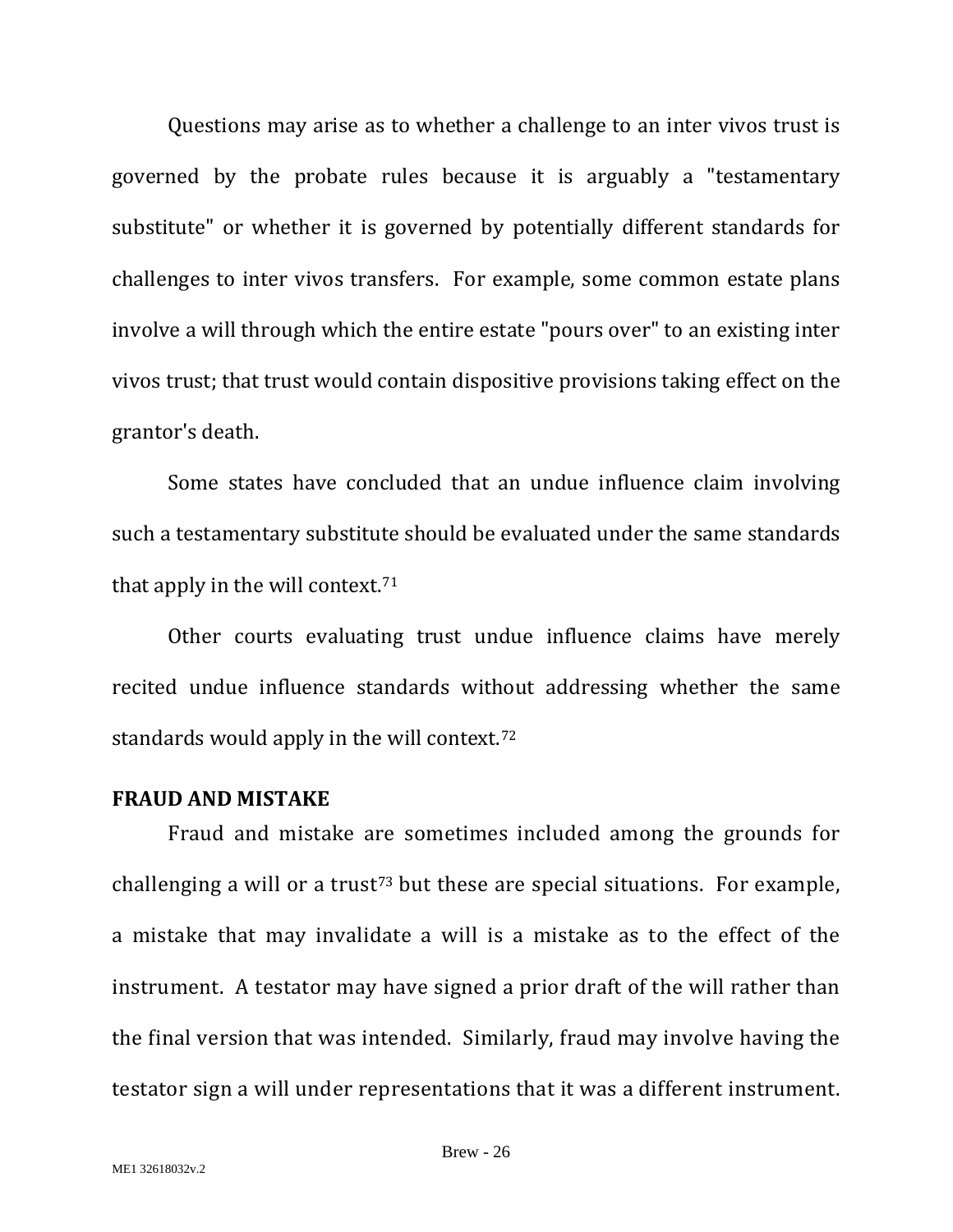A mistake may also authorize relief through construction<sup>[74](#page-40-17)</sup> without requiring that the will be set aside.

In cases involving mistake or fraud, relief may be sought by applying the constructive trust doctrine or similar equitable theories. Difficult issues may arise as to the basis for a claim. For example, assume that the testator was operating under certain factual assumptions (e.g., that her child had predeceased her) when she revoked a will. If those factual assumptions were not correct, can a court employ equitable doctrines to revive the old will?

## <span id="page-29-0"></span>**TESTAMENTARY CAPACITY**

Some probate disputes focus on whether the testator possessed the required testamentary capacity.[75](#page-40-36) Although courts vary in their approach as to who bears the burden of proof,[76](#page-40-18) the test for capacity is often similar to that described by New York's highest court:

"The proponent has the burden of proving that the testator possessed testamentary capacity and the court must look to the following factors: (1) whether she understood the nature and consequences of executing a will; (2) whether she knew the nature and extent of the property she was disposing; and (3) whether she knew those who would be considered the natural objects of her bounty and her relations with them.[77](#page-40-37)'

The standard for testamentary capacity may be lower than that

required for other transactions, such as a trust or power of attorney.[78](#page-40-19) On the

other hand, the standard required to establish a revocable trust may be the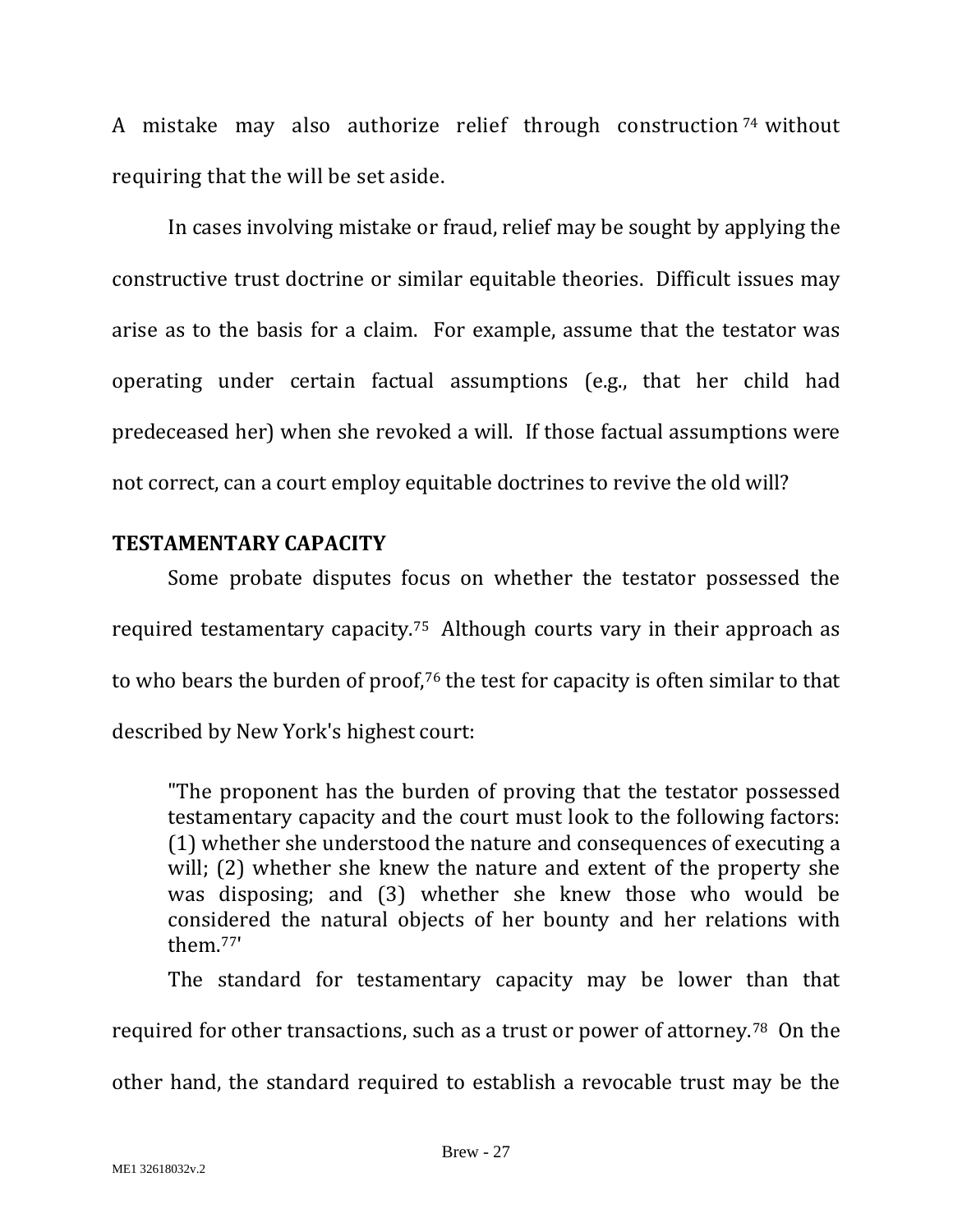same standard required to execute a will.<sup>79</sup> In a dispute involving an instrument other than a will, this potential distinction should be examined.

#### <span id="page-30-0"></span>**SETTLEMENT OF ESTATE AND TRUST LITIGATION**

Will contest, like most family litigation, can be acrimonious. Jealousy, pride, and greed may be involved. Not only money is at stake. The heirs may fight just as bitterly over tangible personal property that may have little monetary value but symbolize their parents' love or affection.

### <span id="page-30-1"></span>**FACTORS AFFECTING SETTLEMENT**

Most probate courts encourage settlement. When and how they do so varies by jurisdiction. Some judges will become involved in settlement discussions; others do not get directly involved but have court attorneys or referees handle those matters. Some refer cases to mediation.[80](#page-40-39) Some jurisdictions refer the disputes to other judges for settlement discussions, while others employ early settlement programs in which lawyers who regularly practice in the probate field are designated to mediate particular cases.

Depending on the substantive law, it is possible that disputing beneficiaries could effectively rewrite the will or substantially modify its provisions to achieve a compromise.[81](#page-40-20) Likewise, in some jurisdictions, interested persons may enter nonjudicial settlement agreements to construe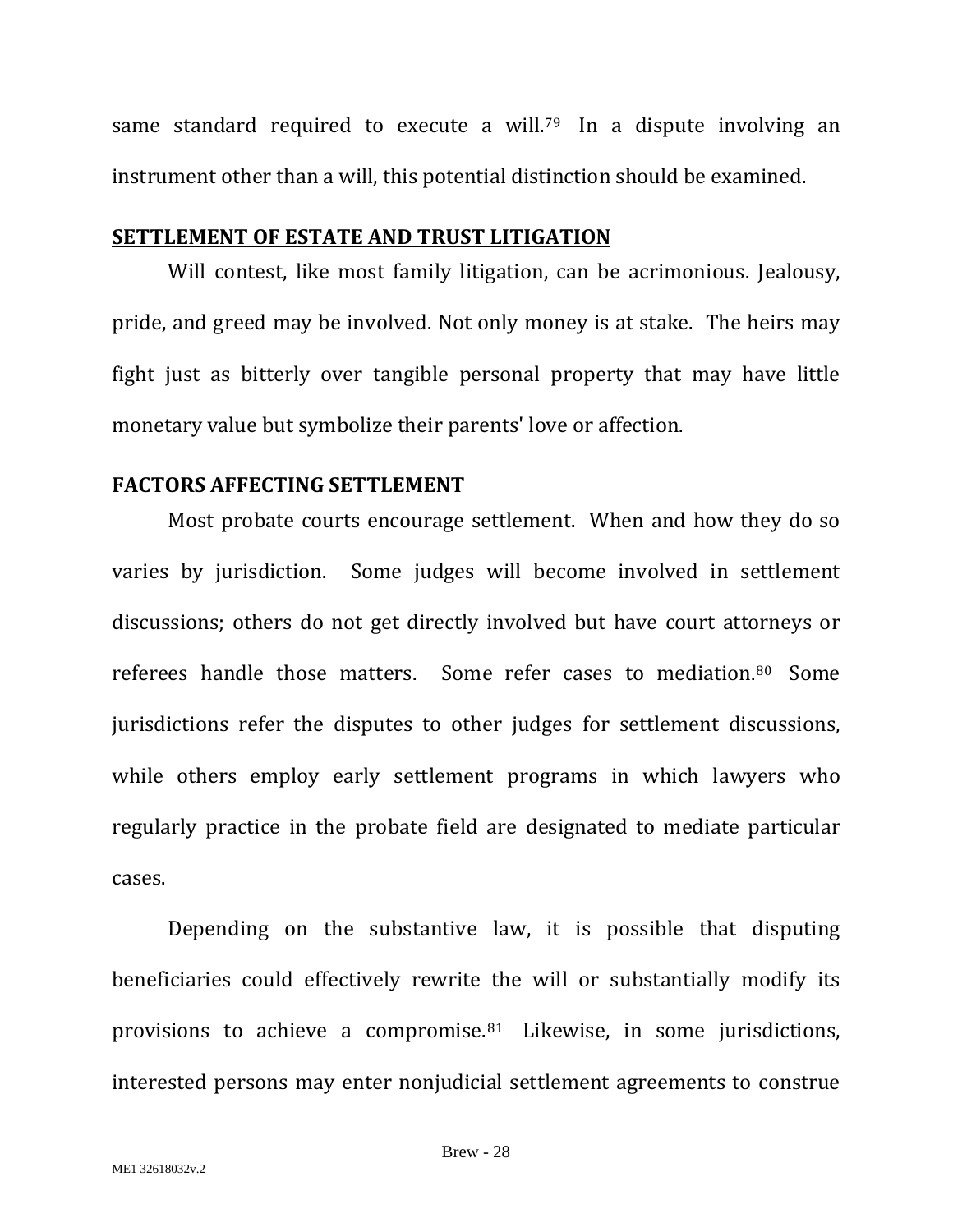the terms of a trust or to resolve other disputes involving trusts.[82](#page-40-40) In some states, court approval of a compromise may be required. In addition, it is important to consider whether an agreement among the beneficiaries will have the desired tax effect.

The timing of settlement discussions varies. Some believe that there must be some initial court proceedings before the parties become inclined to pursue a settlement. Adverse rulings, probing depositions, family turmoil, and the like often convince the parties that the dispute should be resolved. Often, the mounting attorney fees provide incentive for the parties to settle.

In many cases, early settlement is difficult to achieve. In some cases, however, it may be advantageous for the parties to settle early. For example, where one of several intestate takers challenges a will or where one of a class of beneficiaries under an earlier will brings the challenge, the proponent may consider settling with that party before others get involved in the action. Similarly, tax issues may be resolved more sensibly by settlement; in deciding a disputed case, a court may not be obliged to consider the tax effect of a particular ruling. The parties should consider the effect of litigation on the nature and structure of family businesses, tax planning, and other issues that might be addressed more effectively in an agreement.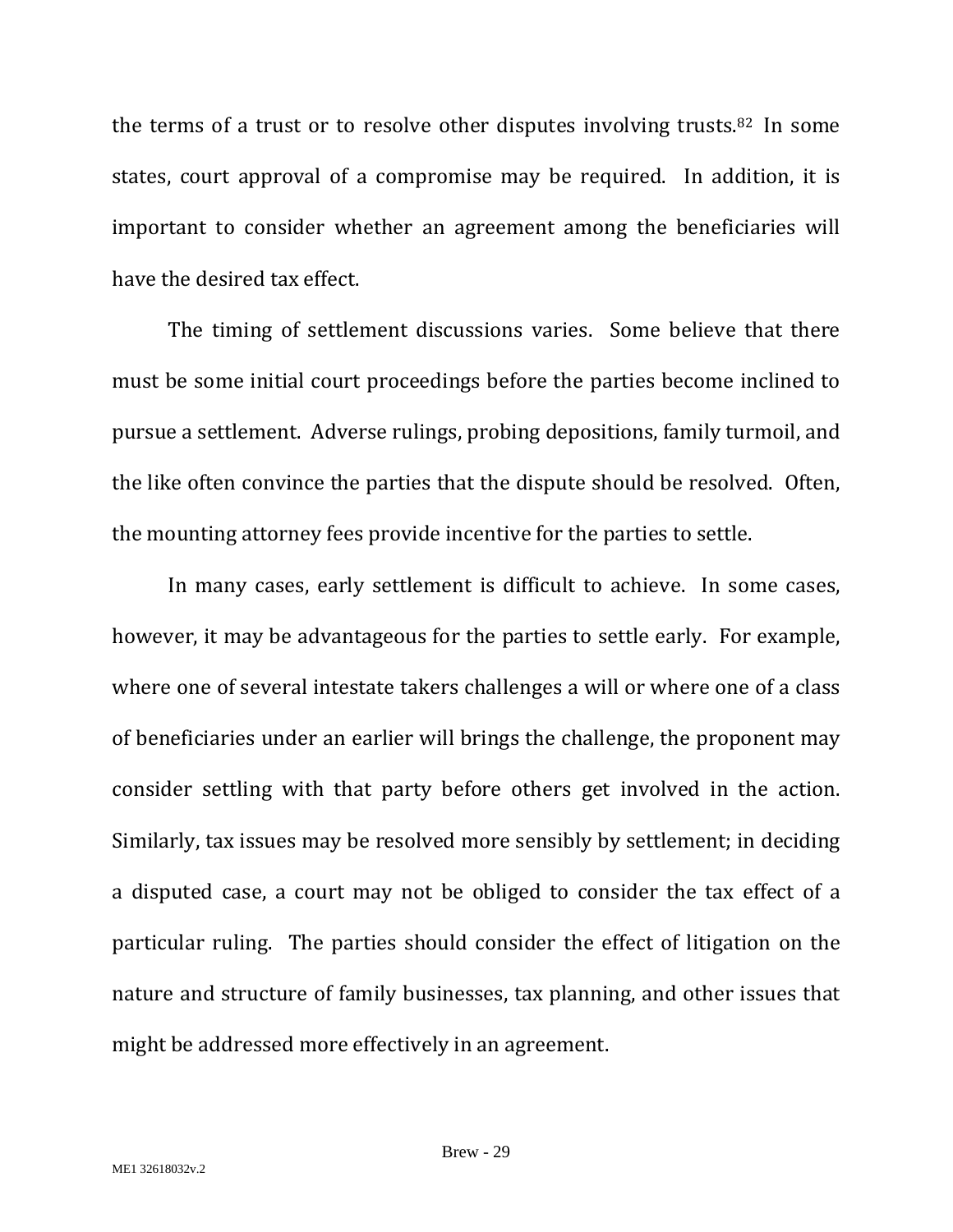#### <span id="page-32-0"></span>**TAX AND FINANCIAL CONSIDERATIONS IN SETTLEMENT**

Other circumstances may weigh heavily in favor of settlement. For example, where a contesting party is a spouse or charity and the estate is large enough to face a substantial tax burden, a settlement disposition in favor of the charity or spouse may involve actually paying about fifty cents on the dollar because the settlement with the spouse or charity might qualify for the unlimited spousal or charitable deduction, thus substantially reducing estate taxes.

Bear in mind that for estate and gift tax purposes, the Internal Revenue Service (IRS) ordinarily will accept a settlement based upon a reasonable compromise of bona fide claims under applicable regulations. These regulations should be examined before settlement to ascertain whether a proposed settlement qualifies for the marital or charitable deduction or constitutes a gift between the parties.

For example, with respect to the marital deduction, Treasury Regulations section 20.2056(c)-2(d) (2), captioned "Will contests," provides that "if as a result of a controversy involving the decedent's will, or involving any bequest or devise thereunder," a property interest is assigned or surrendered to the surviving spouse, the interest so acquired will be regarded as having "passed from the decedent to the surviving spouse" (as must occur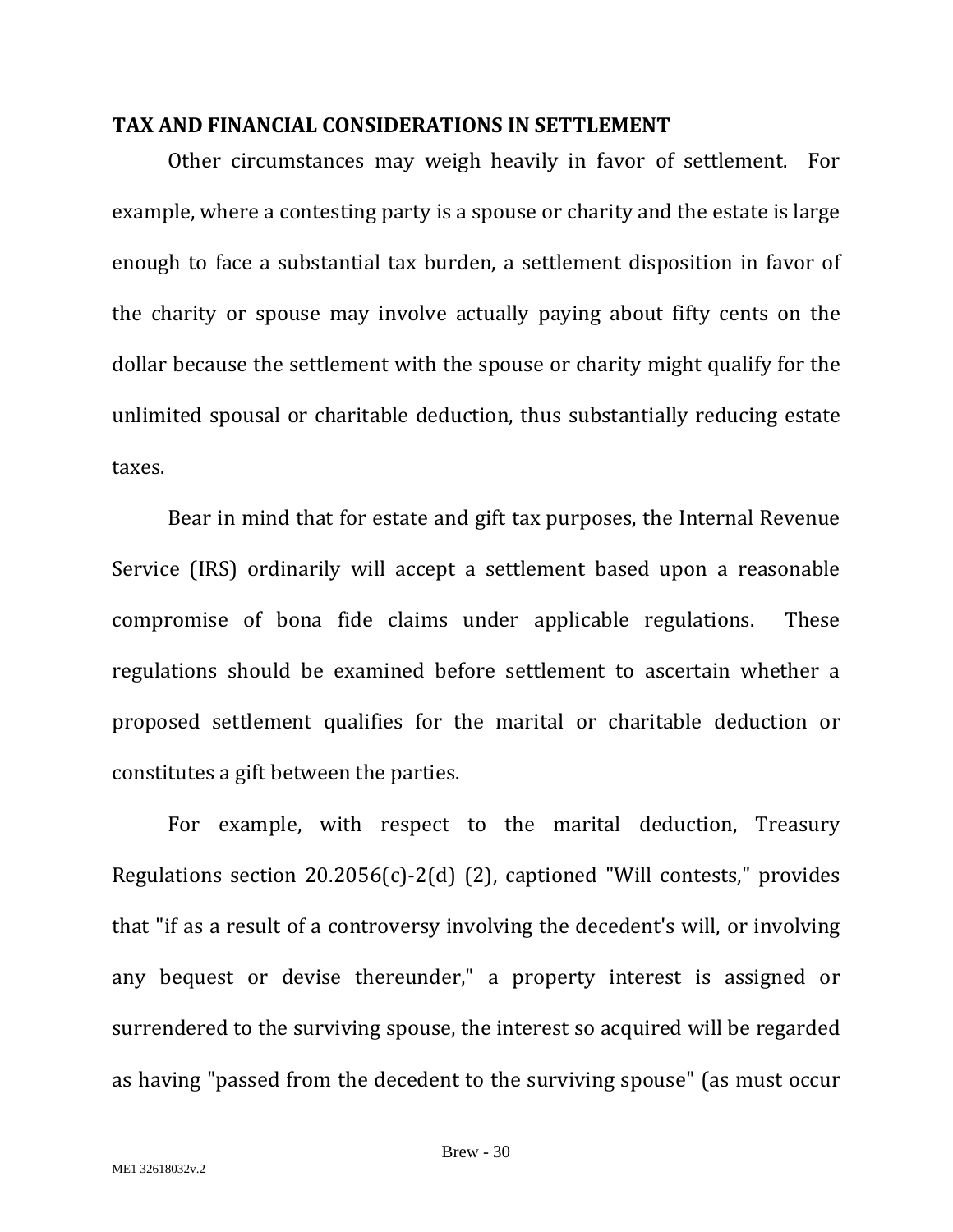to qualify for the marital deduction) only if the assignment or surrender was a "bona fide recognition of enforceable rights of the surviving spouse in the decedent's estate." The first part of that regulation focuses on tax treatment of final judicial determinations. The last sentence notes that if the determination is made by consent or agreement, "it will not necessarily be accepted as bona fide evaluation of the rights of the spouse."[83](#page-40-41)

A substantial body of case law must be considered in determining, under the applicable regulations, whether a proposed settlement will be accepted by the IRS as a compromise of bona fide claims under the applicable state law. In considering this issue, one must bear in mind that the IRS is only required to give effect to a ruling of a state's highest court on questions of state law.[84](#page-40-42) Thus, the parties must determine that the compromise meets the bona fide outcome under state law test.[85](#page-40-43) In addition to federal tax issues, the settlement should take into account the state death tax considerations.

Settlement discussions might also take into account nonprobate transfers. These may become part of a settlement package, depending on the structure of the deal. They may impact, however, on the value of the estate and the tax liability.

A settlement may have income tax consequences. For example, receiving a \$10,000 IRA (with its income tax consequences) would not be the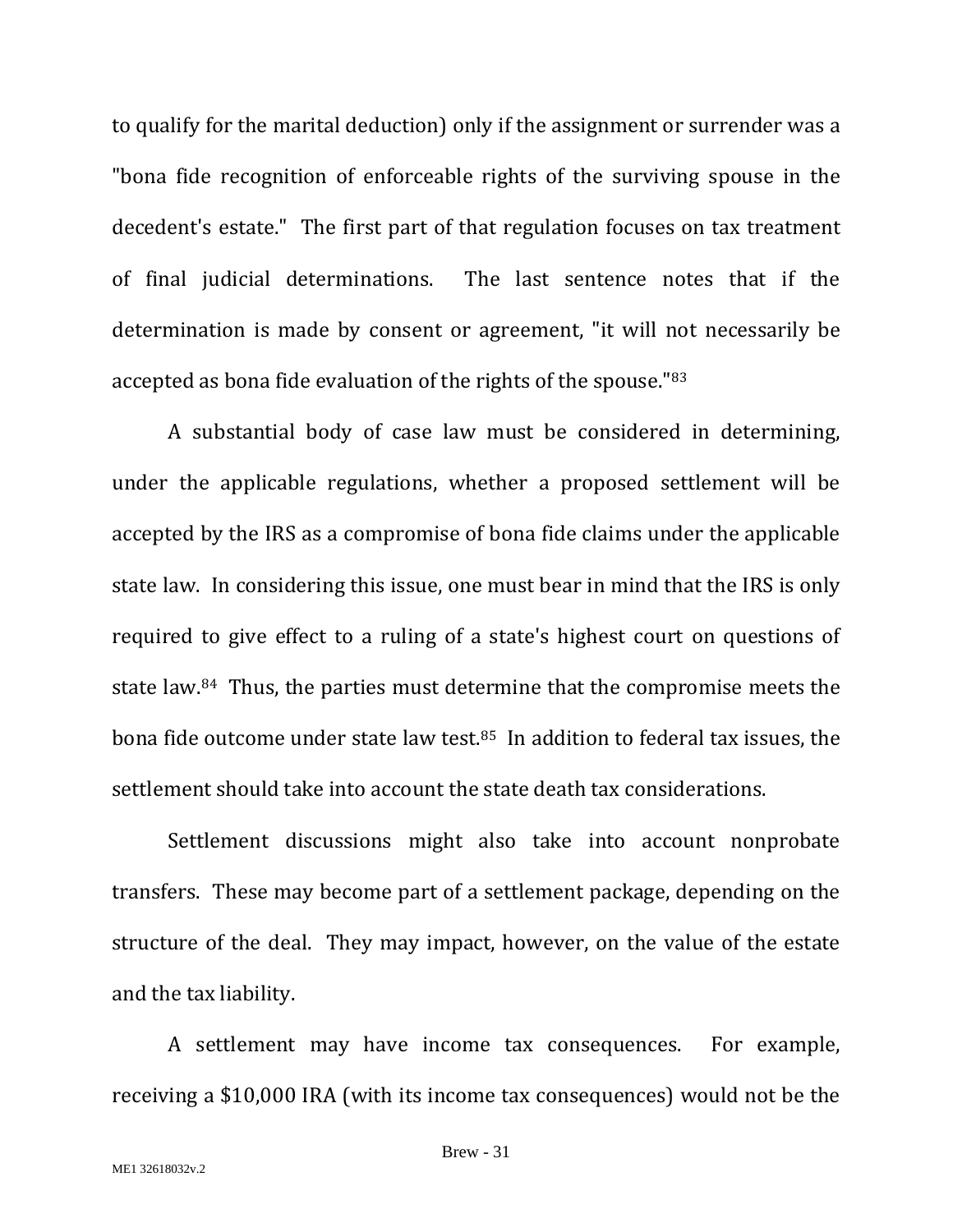same as receiving \$10,000 in stock in the decedent's name alone that received a stepped-up basis. Certain estate assets may contain built-in capital gains (i.e., the value of the entity may "step up" to the date-of-death value, but the assets inside the entity may not). If a dispute is settled on terms that shift the potential income tax liability so that the recipient will ultimately bear a substantial capital gains tax when an asset is sold or will be saddled with income in respect of a decedent (e.g., deferred compensation), the after-tax consequences should be considered.

Thus, in order to resolve probate disputes, parties will need to focus on the net value of any settlement. Indeed, that should be considered in determining whether to pursue an estate dispute as attorney fees and taxes may consume a substantial portion of the estate. It is important to focus on the potential outcomes at each stage of any dispute.

#### <span id="page-34-0"></span>**CONCLUSION**

Parties involved in estate and trust litigation can anticipate a demanding, often emotionally draining, exercise that can consume several years. Meanwhile, significant demands are placed on their attorneys as they must truly act as "counselors at law," devoting significant time to counseling their clients through a family crisis to achieve the clients' true objectives. Some client objectives, such as the desire to vindicate themselves or affirm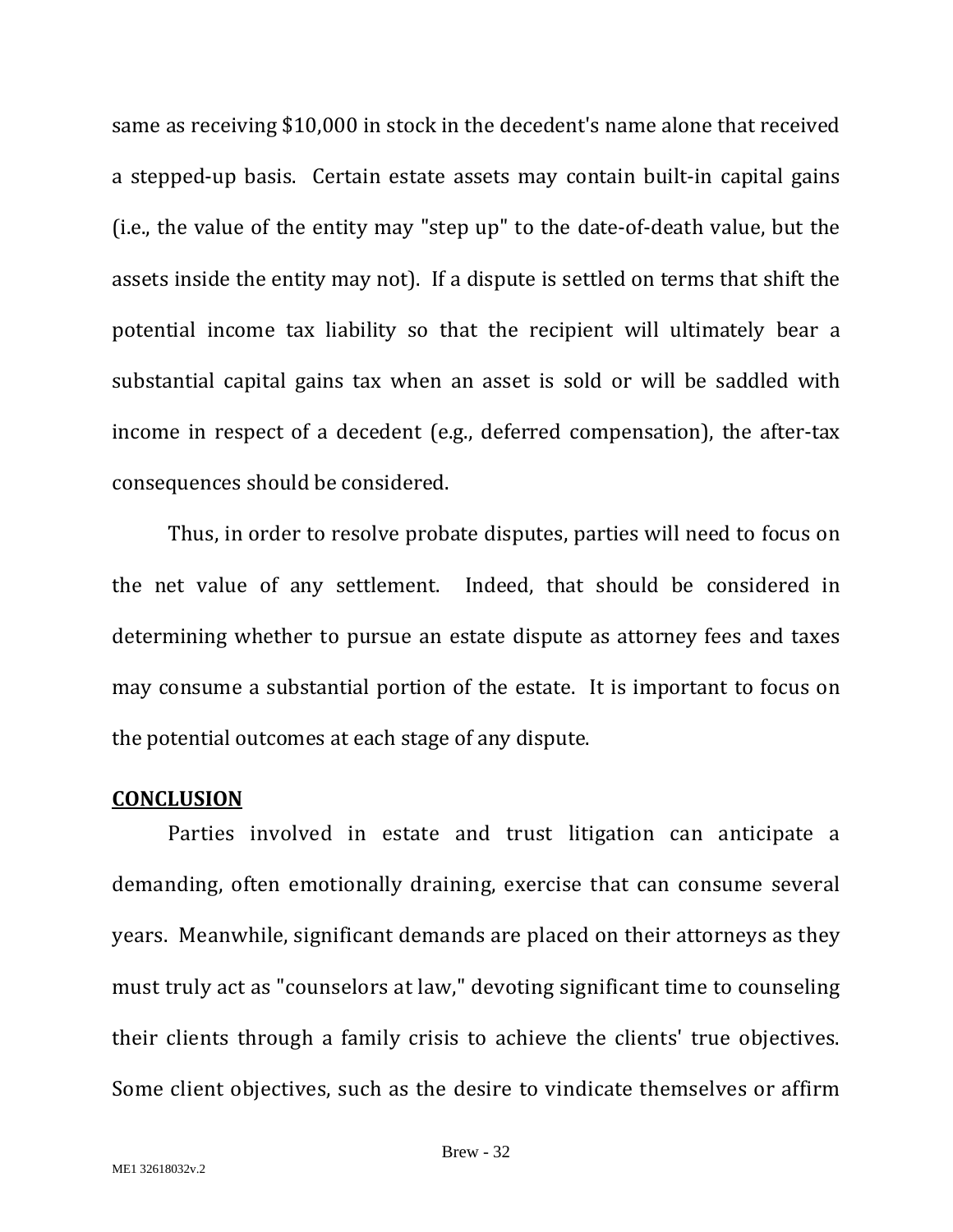the value of their relationship with the deceased, may never be achieved in litigation or may be delayed for years. Nonetheless, in difficult situations, litigation may provide the only mechanism to determine the proper disposition of an estate or trust. The parties should bear in mind, however, that other mechanisms, such as mediation, may provide the client a better opportunity to vent his anger, frustration, or concerns. These mechanisms may thus lead to a sensible resolution without the cost and long delay often associated with full-blown litigation.

In this type of litigation, it thus becomes important to focus on potential outcomes. If a last will is set aside, what will happen next? Does the estate devolve by intestacy? Are there other wills that must be challenged in order to secure a favorable outcome for the client? Is the likely recovery sufficient to warrant the expense? Mounting a successful challenge to a will could be a meaningless exercise that will ring hollow if the counsel fees incurred consume a large part of the assets inherited.

In estate accounting disputes, financial performance is not the sole indicator of a favorable outcome. For example, when a beneficiary complains of the investment performance of a trust, such assertions must take into account statutes, such as the Uniform Prudent Investor Act, that were enacted to change the focus of investment disputes from market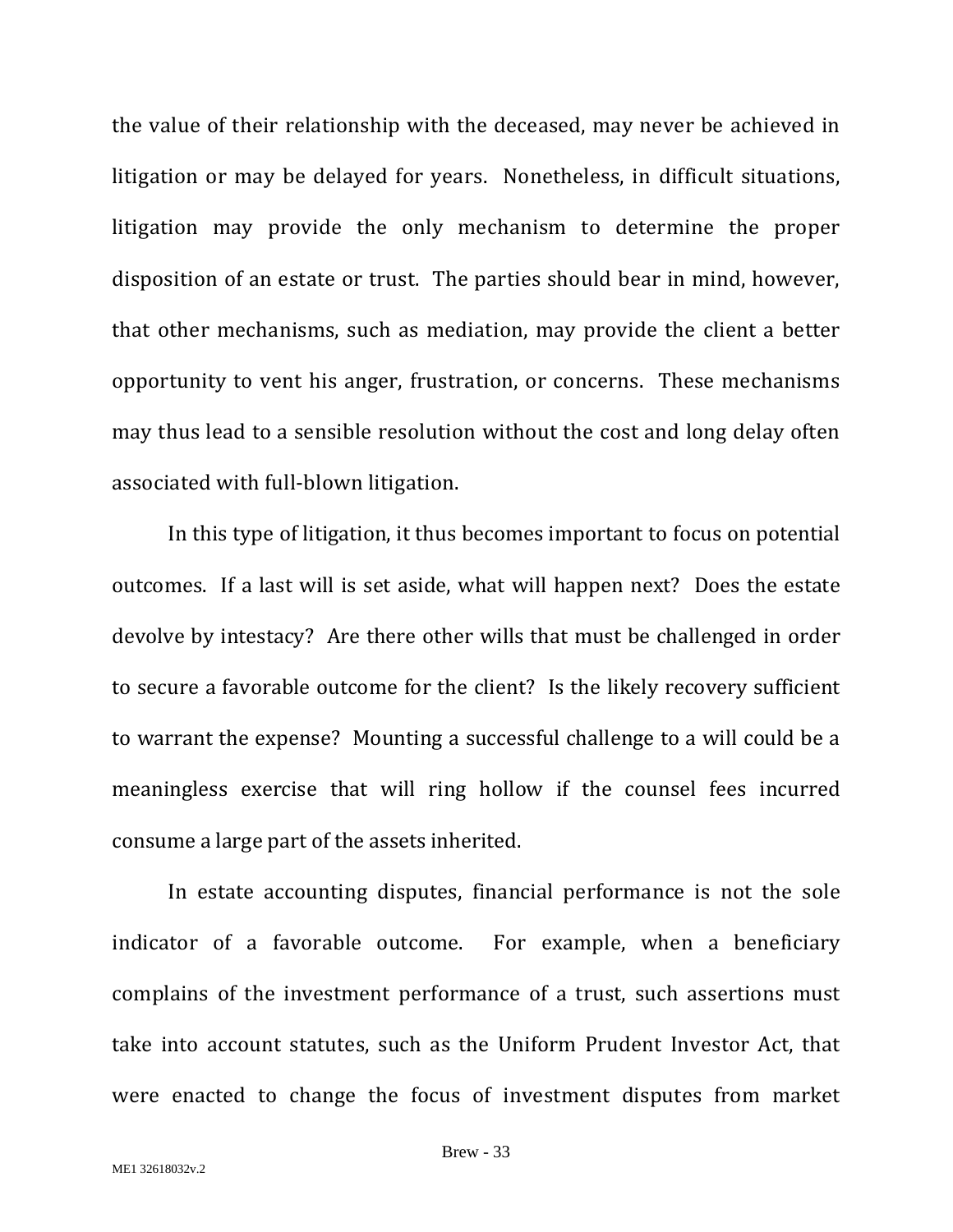outcomes to evaluation of the fiduciary's conduct in formulating investment objectives. In the same vein, one sibling may desire to remove another as fiduciary,[86](#page-40-44) but the stringent standards for removal may be difficult to overcome.

Finally, the commencement of litigation, like a declaration of war, usually leads to a long period of hostility among family members, forever changing their relationships (and often other relationships within the family). Statements made in pleading—and the inevitable statements in replies—are not easily forgotten.

Although these concerns require caution in commencing litigation, the reality is that serious wrongdoing can and does occur. In each of the scenarios recited at the beginning of this article, the outcome could depend on whether a court finds that the party was motivated by greed or control or whether that party had innocent motives that were incorrectly perceived by others. In many instances, it becomes difficult to predict those outcomes as the perceived facts may be blurred by evidentiary considerations that preclude the court from hearing the whole story.[87](#page-40-45)

A party confronting litigation faces a host of legal and factual issues. All relevant considerations should be considered before embarking on a course of action. Even with that careful analysis, the unpredictability of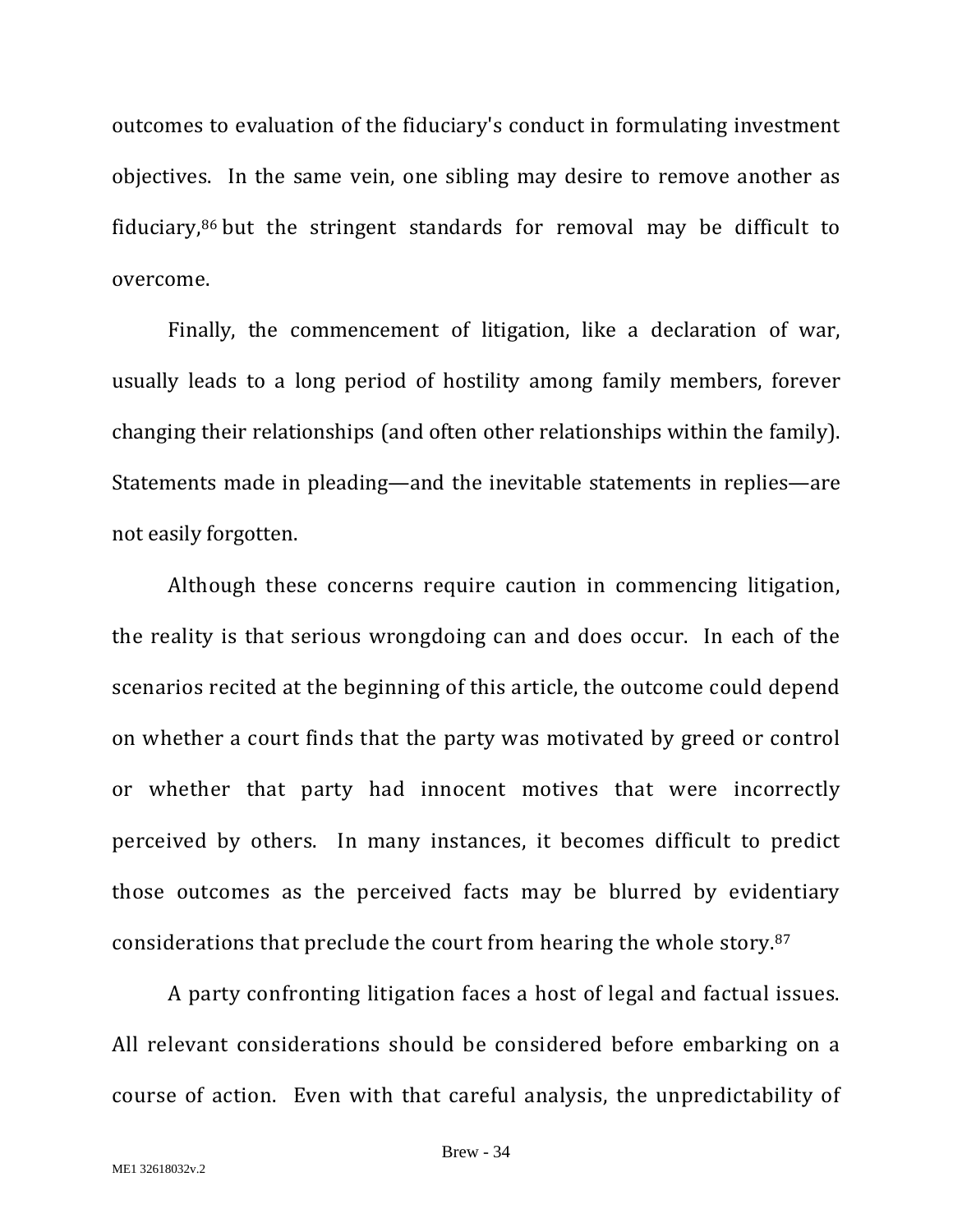estate disputes may be one reason why so many courts choose to defer them to mediation or other alternative dispute resolution mechanisms (where the vast majority are resolved). Unlike so many issues involving the disposition of estates that are governed by federal law, the legal issues confronted in estate litigation vary substantially from state to state (and from other types of civil litigation). Accordingly, experienced counsel should be consulted to identify the proper course of action and to conduct the required proceedings.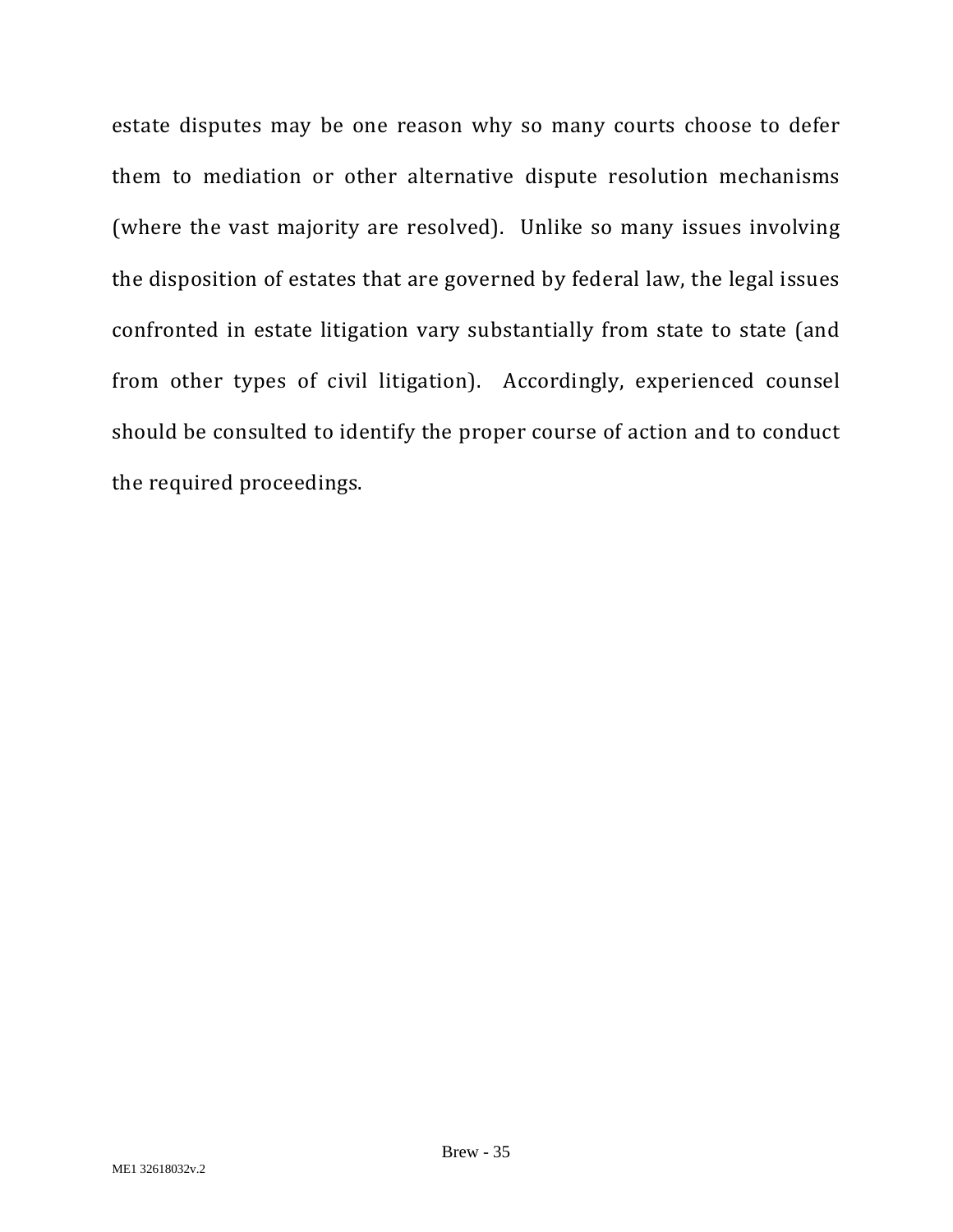## *Endnotes*

<sup>1</sup> *See* Seidenberg, Plotting Against Probate, ABA Journal (May 2008).

<sup>2</sup> *See* Sullivan, How to Avoid an Estate Battle After You Die, N.Y. Times, June 14, 2013.

<sup>3</sup> *See* UNIF. PROBATE CODE § 2-101 to -103; N.J. STAT. ANN. § 3B:5-1 et seq.; N.Y. EST. POWERS & TRUSTS LAW § 4-1.1. This article will cite to uniform acts, such as the Uniform Probate Code (UPC) and the Uniform Trust Code (UTC), which were both developed by the National Conference of Commissioner on Uniform State Laws (NCCUSL). The UPC has two versions: a pre-1990 version and post-1990 version. The former provides the basis for many state probate codes, even though it has been modified by many adopting states. Estate and trust litigation is almost always dependent on state law, so this article also cites, by way of example, New Jersey and New York common law and statutes (as the author practices there).

See Matter of 1961 Trust, 194 N.J. 276 (2008) (excluding proposed testimony of drafting lawyer in dispute regarding interpretation of trust instrument).

<sup>5</sup> Compare N.J.S.A. 2A:81-2 (imposing "clear and convincing" evidence standards regarding the introduction of testimony of a deceased or incapacitated person) and N.Y. C.P.L.R 4519 (testimony by interested person regarding statement of a deceased or incapacitated person might be "excludable").

<sup>6</sup> *See* Haynes v. First Nat'l State Bank, 87 N.J. 163, 176 (1981); Rollwagen v. Rollwagen, 63 N.Y. 504 (1876).

<sup>7</sup> UNIF. PROBATE CODE § 2-502.<br><sup>8</sup> See e.g. N.Y. EST. POWERS & TI

<sup>8</sup> *See, e.g.*, N.Y. EST. POWERS & TRUSTS LAW § 3-2.1 Supplementary Practice Commentaries (McKinneys); Matter of Kindberg, 207 N.Y. 220, 228 (1912) (a presumption of due execution applies " . . . where the execution had been under the supervision of a lawyer or any person fully conversant with the statute requirements  $\dots$ ")

UNIF. PROBATE CODE § 2-503.

<sup>10</sup> *In re* Estate of Ehrlich, 427 N.J. Super. 64 (App. Div. 2012), certification denied, 213 N.J. 46, 59 A.3d 602 (2013); In re Probate of Will and Codicil of Macool, 416 N.J. Super. 298, 3 A.3d 1258 (App. Div. 2010).

<sup>11</sup> *See* Will of Ranney, 124 N.J. 1 (1991).

<sup>12</sup> UNIF. PROBATE CODE § 2-601 et seq.; UNIF. PROBATE CODE § 2-701 et seq.<br><sup>13</sup> See Fid. Union Trust Co. v. Bobert, 36 N.I. 561 (1962): UNIF. TRUST CODE & 4

<sup>13</sup> *See* Fid. Union Trust Co. v. Robert, 36 N.J. 561 (1962); UNIF. TRUST CODE § 416 (to achieve the settlor's tax objectives, the court may modify the terms of a trust in a manner that is not contrary to the settlor's probable intention."); Matter of Trust of Violet Nelson, 454 N.J. Super. 151 (App. Div. 2018) (authorizing litigation to proceed that would determine whether decedent's disposition to her<br>"grandchildren" could be interpreted to exclude grandchildren who were born outside of her faith).

<sup>14</sup> In re Cord, 58 N.Y.2d 539 (1983); *In re* Accounting by Fleet Bank, 10 N.Y.3d 163 (2008) ("A court must first look within the four corners of a trust instrument to determine the grantor's intent; only if the terms are ambiguous may a court consider extrinsic evidence."); Trust of Duke, 61 Cal.  $4<sup>th</sup> 871$  (2015) (accepting what were then viewed as novel will reformation theories in California).

<sup>15</sup> See e.g., N.J.S.A. 3B:3-34 to -48; N.Y. EST. POWERS & TRUST LAW 3-3.1 et seq.<br>
<sup>16</sup> See, e.g., NY EPTL 3-3.3.<br>
<sup>17</sup> PROBATE CODE 2-601 to 2-609; 2-701 to 2-711.<br>
<sup>18</sup> INIE PROBATE CODE 2-805 and 2-806; INIE TRUST COD

UNIF. PROBATE CODE 2-805 and 2-806; UNIF. TRUST CODE 414 to 417.

<sup>19</sup> *See* UNIF. PROBATE CODE § 5-101 et seq.

<sup>20</sup> D'Amato v. D'Amato, 305 N.J. Super. 109 (App. Div. 1997) (dispute as to accounting of attorney-in-<br>fact).

<sup>21</sup> UNIF. PROBATE CODE § 2-701.

<sup>22</sup> UNIF. PROBATE CODE §§ 2-801 et seq., 6-101.

<sup>23</sup> Guidance in the preparation of fiduciary accounts can be found in ENGLISH & WHITMAN, FIDUCIARY ACCOUNTING AND TRUST ADMINISTRATION GUIDE (ALI-ABA 3d 2004).

- <sup>24</sup> Meinhard v. Salmon, 249 N.Y. 458, 464 (1928).
- <sup>25</sup> UNIF. PROBATE CODE § 3-712; UNIF. TRUST CODE § 1002; In re Carter's Estate, 6 N.J. 426 (1951).
- <sup>26</sup> UNIF. PROBATE CODE § 3-611; UNIF. TRUST CODE § 706; In re Duke, 87 N.Y.2d 465 (1996).<br>27 See N.Y. SURR, CT. PROC. ACT LAW & 2107; N.J. STAT, ANN, & 24:16-55; UNIF. TRUST CODE &

<sup>27</sup> *See* N.Y. SURR. CT. PROC. ACT LAW § 2107; N.J. STAT. ANN. § 2A:16-55; UNIF. TRUST CODE §201.

<sup>28</sup> *In re Duke*, 305 N.J. Super. 408 (Ch. Div. 1995), affd, 305 N.J. Super. 407 (App. Div. 1997) (disposition of \$170 million trust involves construction of words *lineal descendant* as applied to adult adoptee).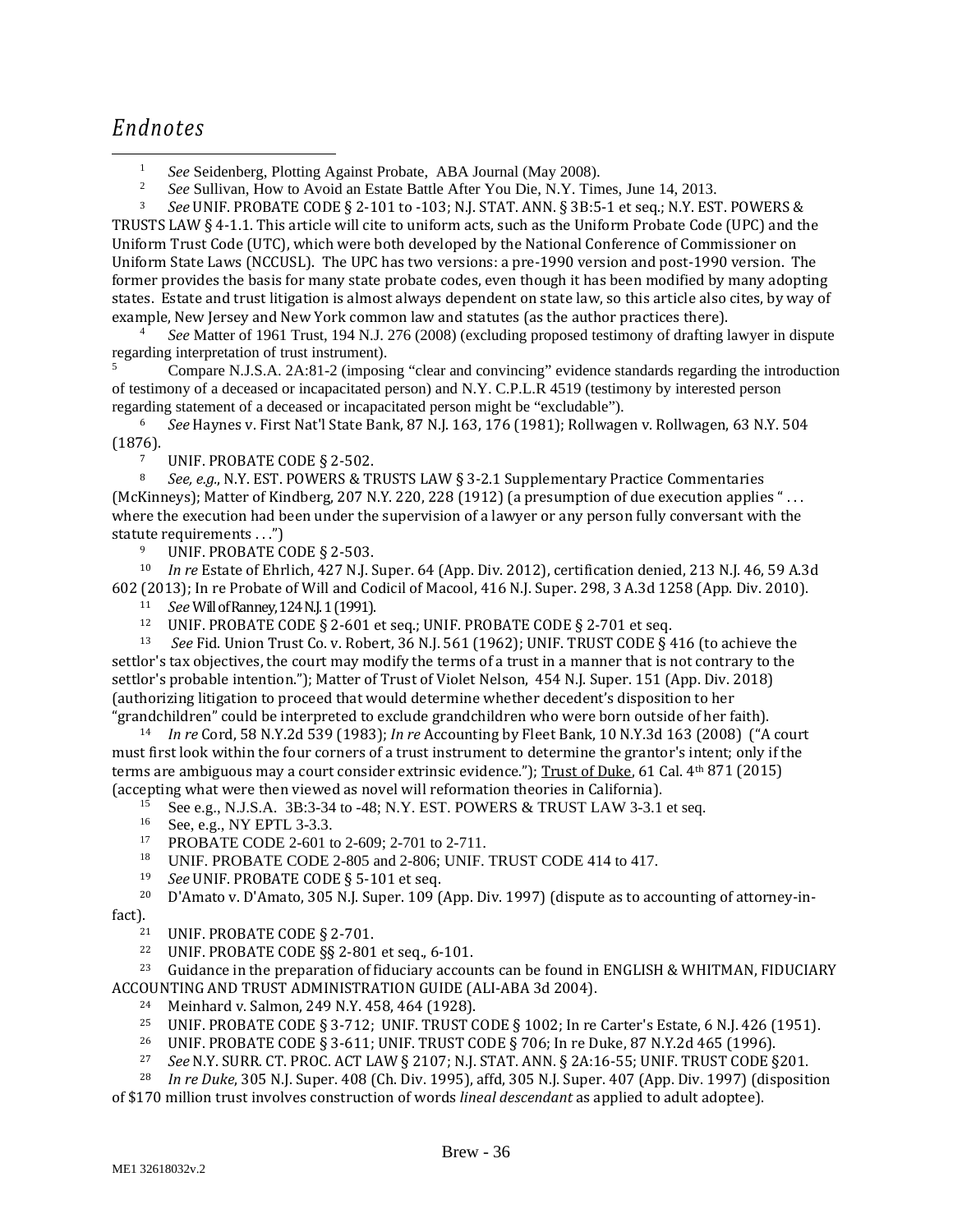- <sup>29</sup> UNIF. PROBATE CODE  $\S$  2-201 et seq.<br><sup>30</sup> UNIF. PROBATE CODE  $\S$  2-203
- $30$  UNIF. PROBATE CODE  $\S$  2-203<br> $31$  UNIF PROBATE CODE  $\S$  2-301
- <span id="page-39-1"></span><span id="page-39-0"></span><sup>31</sup> UNIF. PROBATE CODE  $\S$  2-301 et seq.<br><sup>32</sup> UNIF. PROBATE CODE  $\S$  3-801 et seq.
- <span id="page-39-2"></span><sup>32</sup> UNIF. PROBATE CODE § 3-801 et seq.<br><sup>33</sup> UNIF. TRIST CODE § 501
- 
- 34 See, e.g., Tannen v. Tannen, 416 N.J. Super. 248 (App. Div. 2010)<br>35 **UNIF. PROBATE CODE 88 3-105 to -106** 3-201 et seq UNIF. TRI
- <sup>35</sup> UNIF. PROBATE CODE §§ 3-105 to -106, 3-201 et seq.; UNIF. TRUST CODE § 202 TO 204.<br><sup>36</sup> See N.V. SURR, CT. PROC. ACT LAW § 1401 et seq.
- <sup>36</sup> *See* N.Y. SURR. CT. PROC. ACT LAW § 1401 et seq.
- <sup>37</sup> *See* UNIF. PROBATE CODE § 3-401 et seq.
- $38$  UNIF. PROBATE CODE § 3-301 et seq.
- <sup>39</sup> Rules Governing the Courts of the State of New Jersey, §§ 4:80-4:85 [hereinafter N.J. Rule].<br><sup>40</sup> UNIE PROBATE CODE 8.3-404
- <sup>40</sup> UNIF. PROBATE CODE § 3-404.
- <span id="page-39-4"></span><span id="page-39-3"></span><sup>41</sup> *See, e.g.*, N.Y. SURR. CT. PROC. ACT LAW § 1410 (permitting nominated fiduciary in a prior will to pursue a challenge after demonstrating cause for doing so).
	- <sup>42</sup> UNIF. TRUST CODE §201.
	- <sup>43</sup> *See* N.J.S.A. 3B:31-23 and 45.
	- 44 N.J. Rule 4:85-1.
	- <sup>45</sup> N.Y. SURR. CT. PROC. ACT LAW § 1410.

<span id="page-39-7"></span><span id="page-39-6"></span><span id="page-39-5"></span><sup>46</sup> UNIF. PROBATE CODE §1-403; UNIF. TRUST CODE § 301 to 305; N.Y. SURR. CT. PROC. ACT LAW § 315; N.J. Rule § 4:26.

<sup>47</sup> N.Y. SURR. CT. PROC. ACT LAW § 1412 (providing for appointment of a "preliminary executor" pending outcome of probate).

<span id="page-39-9"></span><span id="page-39-8"></span><sup>48</sup> UNIF. PROBATE CODE §3-614 (providing for appoint of a "special administrator" prior to the appointment of a general administrator or where the general administrator cannot or should not act); UNIF. TRUST CODE §1001(b)(5) (providing for the appointment of a "special fiduciary" to take possession of the trust property and to administer it).<br> $^{49}$  See e.g. CAL PROBATE COD

- <sup>49</sup> *See, e.g.*, CAL. PROBATE CODE § 16060.5-16061.8; UNIF. TRUST CODE §813.<br><sup>50</sup> Casternovia y Casternovia 82 N I Super 251 (App. Div. 1964) (dictum)
- <sup>50</sup> Casternovia v. Casternovia, 82 N.J. Super. 251 (App. Div. 1964) (dictum).<br><sup>51</sup> See D. Fitzsimons. *The Gathering Storm-Guardianshin Litigation and Pre-I*

<span id="page-39-13"></span><span id="page-39-12"></span><span id="page-39-11"></span><span id="page-39-10"></span><sup>51</sup>*See* D. Fitzsimons, *The Gathering Storm-Guardianship Litigation and Pre-Death Will Contests,* EST. PLAN. MAG. (2009); *see also, e.c.*, Alaska Stat. § 13.12.530 (allowing a testator, a nominated personal representative or an interested party who has the consent of the testator to petition the court during the testator's lifetime for a determination that the will is valid); Ark. Code Ann. § 28-40-202. (allowing a testator to seek a declaratory judgment as to the validity of his will to the extent it disposes all or a part of an estate in Arkansas); N.D. Cent. Code § 30.1-08.1-01 (North Dakota statute allowing a testator to bring a proceeding for declaratory judgment that his will is valid); Ohio Rev. Code Ann. § 2107.081(A). (allowing a testator who executes a will allegedly in conformity with Ohio law to file a declaratory judgment action as to the validity of the will).

- <span id="page-39-14"></span><sup>52</sup> *See, e.g*., UNIF. PROBATE CODE § 3-412(3)
- 53 *Id*. § 3-402(a)(3)
- <sup>54</sup> *In* re Estate of Sapery, 28 N.J. 599 (1959).
- <sup>55</sup> *See, e.g., N.Y. EST. POWERS & TRUSTS LAW § 3-3.5.*
- <sup>56</sup> UNIF. PROBATE CODE § 2-517.

<span id="page-39-21"></span><span id="page-39-20"></span><span id="page-39-19"></span><span id="page-39-18"></span><span id="page-39-17"></span><span id="page-39-16"></span><span id="page-39-15"></span><sup>57</sup> *Id*. § 2-603 (providing that the intention of the testator as expressed in the will controls the disposition of the estate); *see* Alper v. Alper, 2 N.J. 105, 114-15 (1949).

- <sup>58</sup> *In re* Blake's Will, 21 N.J. 50, 57 (1956).
- <sup>59</sup> UNIF. PROBATE CODE § 2-201 et seq.<br><sup>60</sup> Id § 2-201 et seq. and 2-301 et seq.
- *Id.* § 2-201 et seq. and 2-301 et seq.

<span id="page-39-23"></span><span id="page-39-22"></span><sup>61</sup> *In re* Estate of Donner, 263 N.J. Super. 539 (App. Div. 1993); UNIF. TRUST CODE § 404 ("(a) trust may be created only to the extent its purposes are lawful, not contrary to public policy, and possible to achieve");

<span id="page-39-27"></span><span id="page-39-26"></span><span id="page-39-25"></span><span id="page-39-24"></span><sup>62</sup> UNIF. PROBATE CODE § 3-407; UNIF. TRUST CODE § 406 ("(a) trust is void to the extent its creation was induced by fraud, duress, or undue influence"); Gellert v. Livingston, 5 N.J. 65, 71 (1950); Haynes v. First<br>Nat'l State Bank, 87 N.J. 163, 176 (1981).

- 63 *Haynes*, 87 N.J. at 176 (citation omitted).
- <sup>64</sup> Pascale v. Pascale, 113 N.J. 20, 30 (1988); Will of Walther, 6 N.Y.2d 49, 53 (1959).